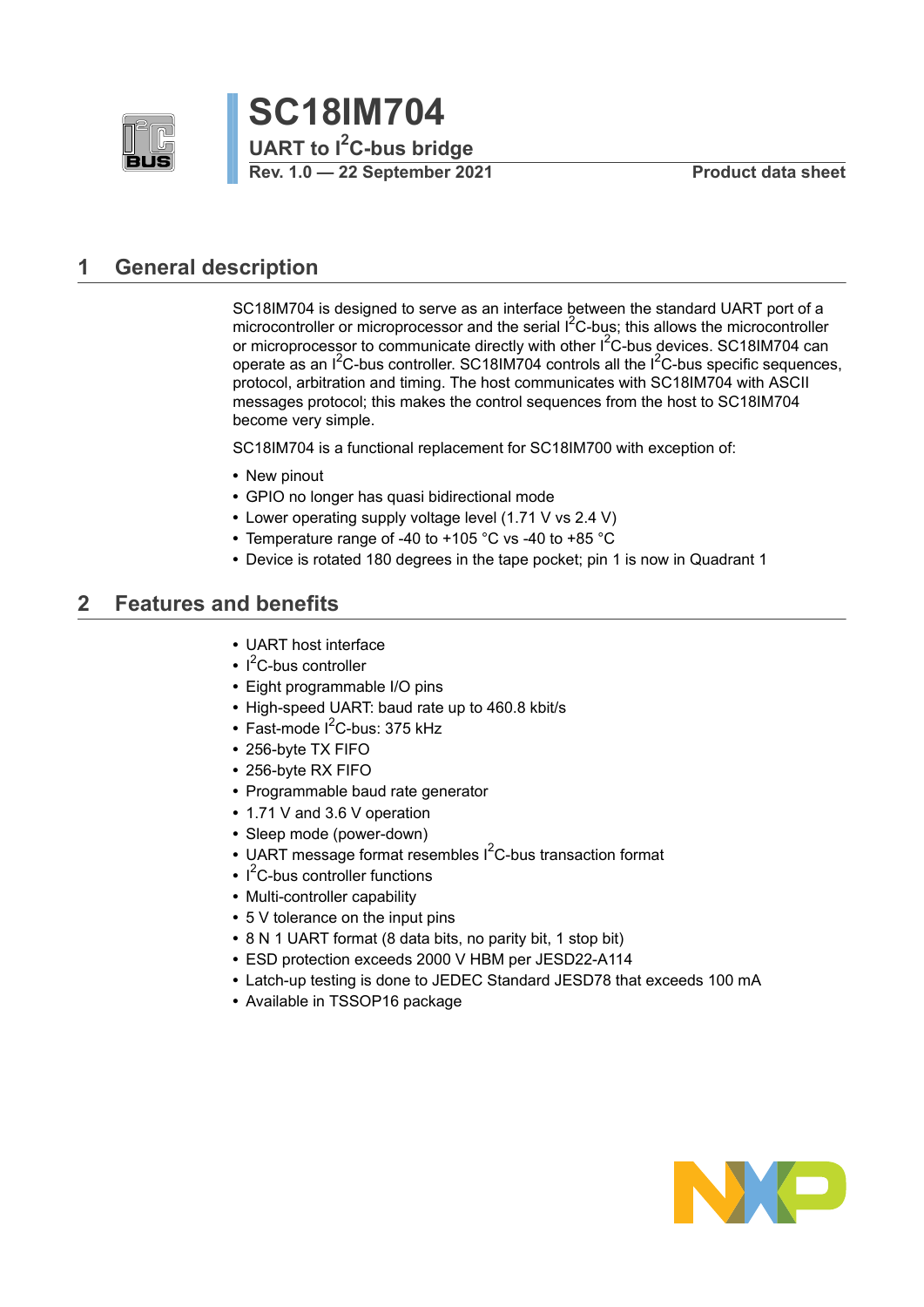# <span id="page-1-4"></span><span id="page-1-0"></span>**3 Applications**

- Enable I<sup>2</sup>C-bus controller support in a system
- **•** I <sup>2</sup>C-bus instrumentation and control
- **•** Industrial control
- **•** Medical equipment
- **•** Cellular telephones
- <span id="page-1-1"></span>**•** Handheld computers

# <span id="page-1-5"></span>**4 Ordering information**

### **Table 1. Ordering information**

| Type number | <b>Topside</b> | <b>Package</b> |                                                                                              |                |  |  |  |  |
|-------------|----------------|----------------|----------------------------------------------------------------------------------------------|----------------|--|--|--|--|
|             | marking        | <b>Name</b>    | <b>Description</b>                                                                           | <b>Version</b> |  |  |  |  |
| SC18IM704PW | 18IM704        | TSSOP16        | plastic thin shrink small outline package; 16 leads;<br>body width 4.4 mm with 0.65 mm pitch | SOT403-1       |  |  |  |  |

### <span id="page-1-6"></span><span id="page-1-2"></span>**4.1 Ordering options**

### **Table 2. Ordering options**

| Type number | Orderable part number | Package | <b>Packing method</b>                                                               | Minimum<br>order<br>quantity | Temperature                               |
|-------------|-----------------------|---------|-------------------------------------------------------------------------------------|------------------------------|-------------------------------------------|
| SC18IM704PW | SC18IM704PWJ          | TSSOP16 | <b>REEL 13" Q1</b><br>*STANDARD MARK<br><b>SMD NON DRY</b><br>$PACK$ <sup>[1]</sup> | 2500                         | $T_{\text{amb}}$ = -40 °C to +105 °C $\,$ |

[1] Find packing information at [www.nxp.com/docs/en/packing/SOT403-1\\_118.pdf](http://www.nxp.com/docs/en/packing/SOT403-1_118.pdf)

# <span id="page-1-7"></span>**5 Block diagram**

<span id="page-1-3"></span>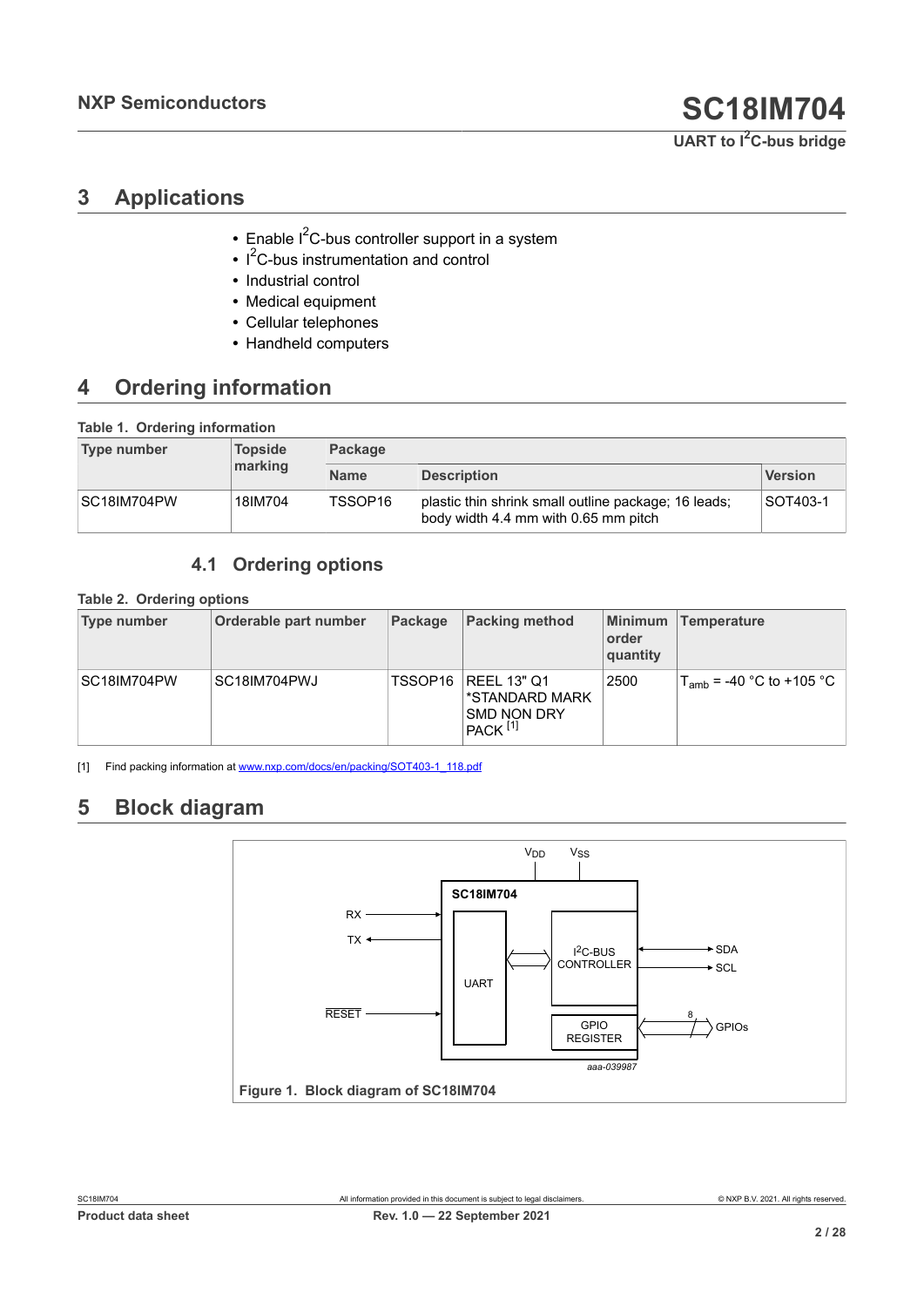# <span id="page-2-2"></span>**6 Pinning information**

## **6.1 Pinning**

<span id="page-2-3"></span><span id="page-2-1"></span>

### <span id="page-2-4"></span>**6.2 Pin description**

<span id="page-2-0"></span>

| Table 3. Pin description |                |                |                                                                                                                                                                                                                                                                                              |
|--------------------------|----------------|----------------|----------------------------------------------------------------------------------------------------------------------------------------------------------------------------------------------------------------------------------------------------------------------------------------------|
| <b>Symbol</b>            | Pin            | <b>Type</b>    | <b>Description</b>                                                                                                                                                                                                                                                                           |
| GPIO <sub>0</sub>        | 9              | I/O            | programmable I/O pin                                                                                                                                                                                                                                                                         |
| GPIO1                    | 16             | I/O            | programmable I/O pin                                                                                                                                                                                                                                                                         |
| <b>RESET</b>             | 4              |                | hardware reset input                                                                                                                                                                                                                                                                         |
| $V_{SS}$                 | 13             |                | ground                                                                                                                                                                                                                                                                                       |
| GPIO <sub>2</sub>        | 7              | I/O            | programmable I/O pin                                                                                                                                                                                                                                                                         |
| GPIO <sub>3</sub>        | 6              | 1/O            | programmable I/O pin                                                                                                                                                                                                                                                                         |
| <b>SDA</b>               | 1              | I/O            | $I2C$ -bus data pin                                                                                                                                                                                                                                                                          |
| <b>SCL</b>               | $\overline{2}$ | O              | $I2C$ -bus clock output                                                                                                                                                                                                                                                                      |
| <b>RX</b>                | 10             |                | RS-232 receive input/Wake up. Device goes to Deep Power-<br>down mode via the command 0x5A 0xA5 and exits the Deep<br>Power-down mode when RX pin is driven LOW. A resistor must be<br>connected between $V_{DD}$ and RX pin or the RX pin driven HIGH to<br>remain in Deep Power-down mode. |
| <b>TX</b>                | 11             | O              | RS-232 transmit input                                                                                                                                                                                                                                                                        |
| GPIO <sub>6</sub>        | 3              | I/O            | programmable I/O pin which must be pulled HIGH with resistor and<br>must not be held LOW at power on or reset.                                                                                                                                                                               |
| $V_{DD}$                 | 12             | $\overline{a}$ | power supply                                                                                                                                                                                                                                                                                 |
| GPIO7                    | 5              | I/O            | programmable I/O pin                                                                                                                                                                                                                                                                         |
| GPIO <sub>5</sub>        | 14             | I/O            | programmable I/O pin                                                                                                                                                                                                                                                                         |
| GPIO4                    | 8              | I/O            | programmable I/O pin                                                                                                                                                                                                                                                                         |
| <b>VREFP</b>             | 15             |                | connect to $V_{DD}$                                                                                                                                                                                                                                                                          |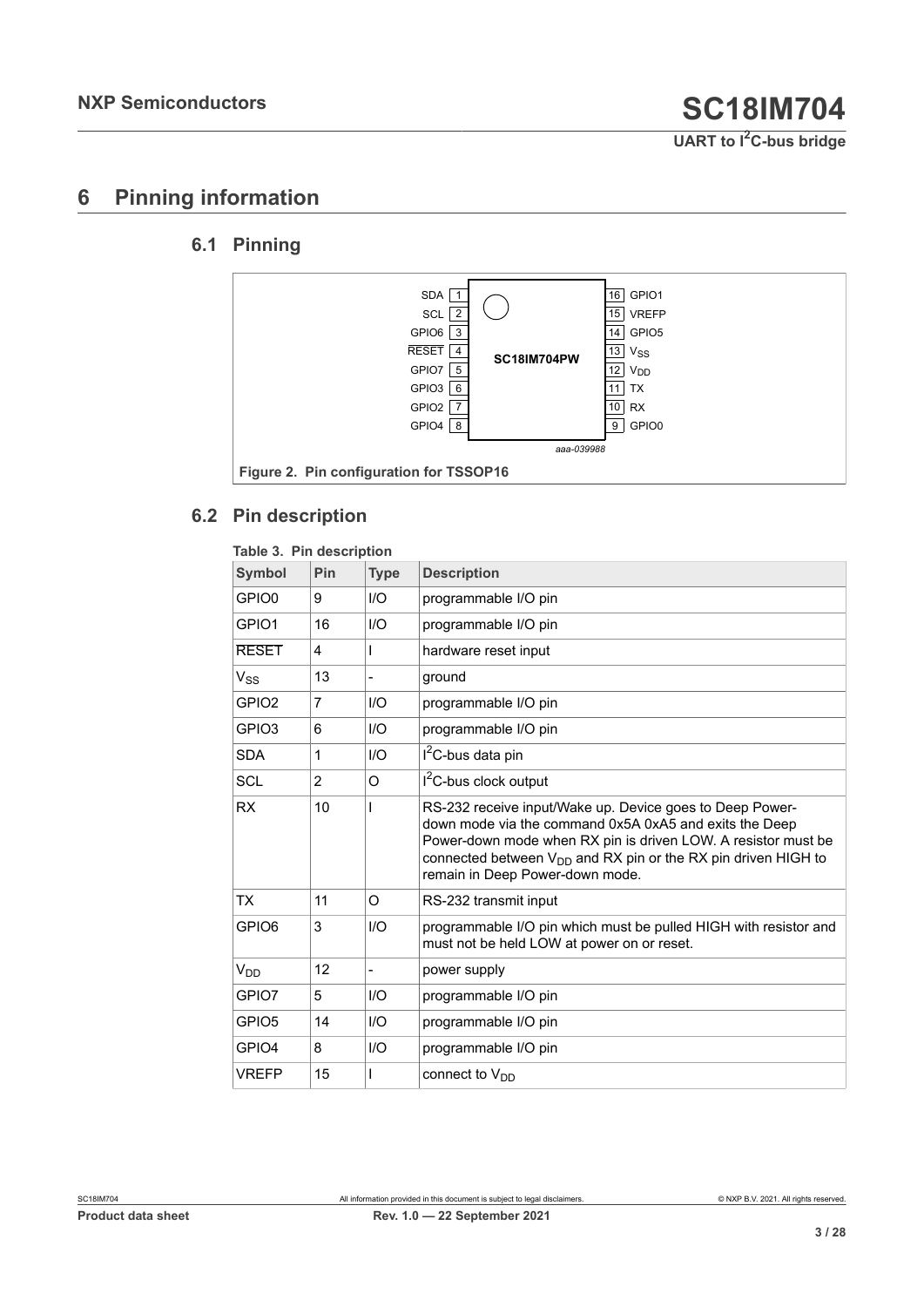# <span id="page-3-2"></span>**7 Functional description**

SC18IM704 is a bridge between a UART port and I<sup>2</sup>C-bus. The UART interface consists of a full-functional advanced UART. The UART communicates with the host through the TX and RX pins. The serial data format is fixed: one start bit, 8 data bits, and one stop bit. After reset the baud rate defaults to 9600 bit/s, and can be changed through the Baud Rate Generator (BRG) registers.

After a power-up sequence or a hardware reset, SC18IM704 will send two continuous bytes to the host to indicate a start-up condition. These two bytes are 0x4F and 0x4B; 'OK' in ASCII.

### **7.1 UART message format**

<span id="page-3-3"></span>The host initiates an  $1^2$ C-bus data transfer, reads from and writes to SC18IM704 internal registers through a series of ASCII commands. [Table](#page-3-0) 4 lists the ASCII commands supported by SC18IM704, and also their hexadecimal value representation. Unrecognized commands are ignored by the device.

To prevent the host from handing SC18IM704 due to an unfinished command sequence, SC18IM704 has a time-out feature. The delay between any two bytes of data coming from the host should be less than 655 ms. If this condition is not met, SC18IM704 will time-out and clear the receive buffer. SC18IM704 then starts to wait for the next command from the host.

| <b>ASCII command</b> | <b>Hex value</b> | <b>Command function</b>              |
|----------------------|------------------|--------------------------------------|
| S                    | 0x53             | $I2C$ -bus START                     |
| P                    | 0x50             | $I2C-bus STOP$                       |
| R                    | 0x52             | read SC18IM704 internal register     |
| W                    | 0x57             | write to SC18IM704 internal register |
|                      | 0x49             | read GPIO port                       |
| O                    | 0x4F             | write to GPIO port                   |
| 7                    | 0x5A             | power down                           |

<span id="page-3-0"></span>**Table 4. ASCII commands supported by SC18IM704**

### **7.1.1 Write N bytes to target device**

<span id="page-3-4"></span>The host issues the write command by sending an S character followed by an  $I^2C$ -bus target device address, the total number of bytes to be sent, and  $I<sup>2</sup>C$ -bus data which begins with the first byte (DATA 0) and ends with the last byte (DATA N). The frame is then terminated with a P character. Once the host issues this command, SC18IM704 will access the  $I^2C$ -bus target device and start sending the  $I^2C$ -bus data bytes.

Note that the second byte sent is the  $I^2C$ -bus device target address. The least significant bit (W) of this byte must be set to 0 to indicate this is an  $I^2C$ -bus write command.

<span id="page-3-1"></span>

| <b>NUMBER</b><br>TARGET ADR.<br>l S CHAR.<br>DATA N<br>P CHAR.<br>DATA 0<br>$\cdots$<br>$+W$<br>OF BYTES |
|----------------------------------------------------------------------------------------------------------|
|----------------------------------------------------------------------------------------------------------|

**Figure 3. Write N bytes to target device**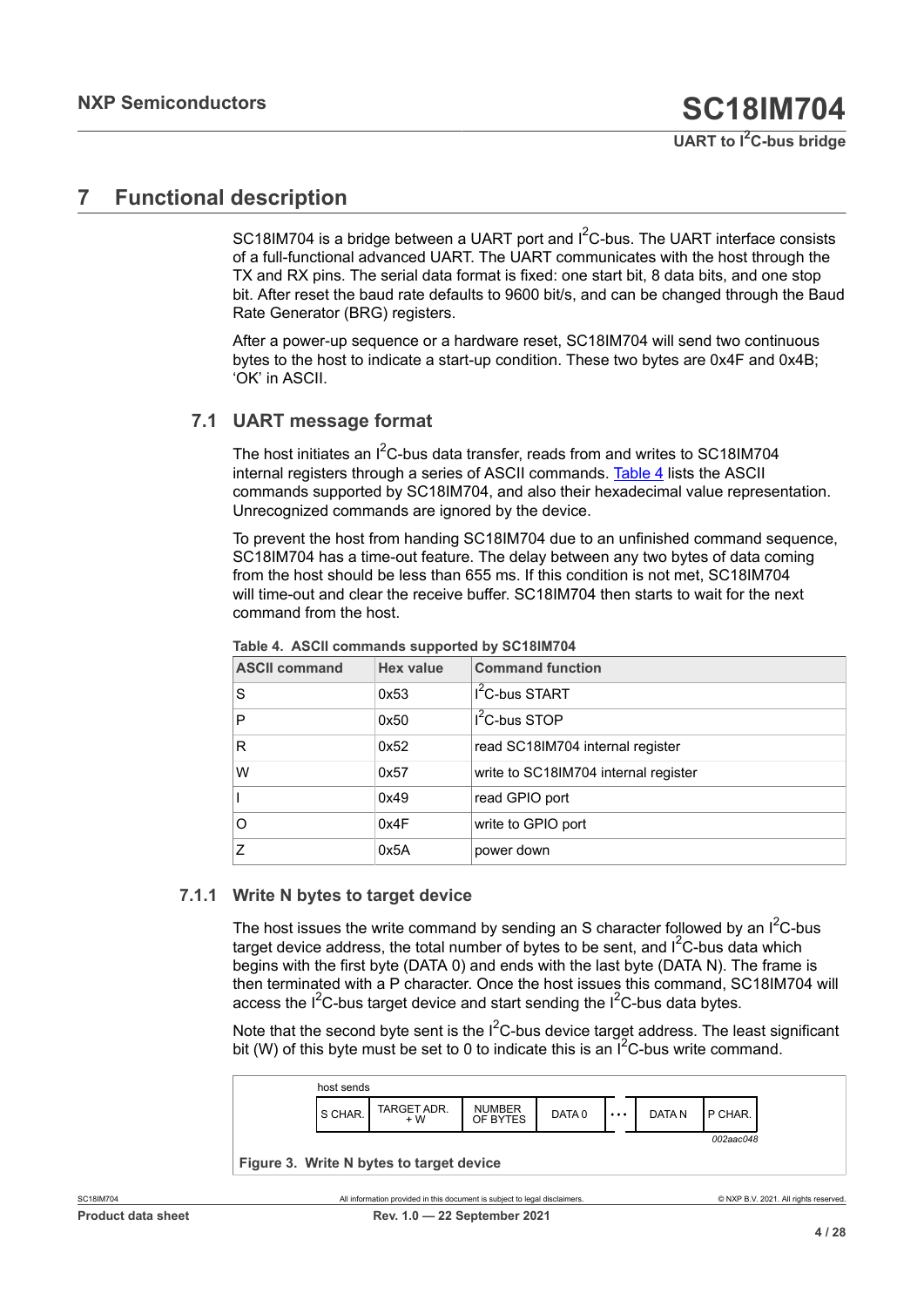### **7.1.2 Read N byte from target device**

<span id="page-4-3"></span>The host issues the read command by sending an S character followed by an  $I^2C$ -bus target device address, and the total number of bytes to be read from the addressed  $1^2C$ bus target. The frame is then terminated with a P character. Once the host issues this command, SC18IM704 will access the  $I<sup>2</sup>C$ -bus target device, get the correct number of bytes from the addressed  $I^2C$ -bus target, and then return the data to the host.

Note that the second byte sent is the  $I^2C$ -bus device target address. The least significant bit (R) of this byte must be set to 1 to indicate this is an  $I^2C$ -bus write command.

<span id="page-4-0"></span>

### **7.1.3 Write to 18IM internal register**

<span id="page-4-4"></span>The host issues the internal register write command by sending a W character followed by the register and data pair. Each register to be written must be followed by the data byte. The frame is then terminated with a P character.

<span id="page-4-1"></span>

**Figure 5. Write to 18IM internal register**

**Remark:** Write and read from the internal 18IM register is processed immediately as soon as the intended register is determined by 18IM.

### **7.1.4 Read from 18IM internal register**

<span id="page-4-5"></span>The host issues the internal register read command by sending an R character followed by the registers to be read. The frame is then terminated with a P character.

Once the command is issued, SC18IM704 will access its internal registers and returns the contents of these registers to the host.

<span id="page-4-2"></span>

| R CHAR.                                    | REGISTER 0         | $\cdots$ | <b>REGISTER N</b> | P CHAR.   |  |
|--------------------------------------------|--------------------|----------|-------------------|-----------|--|
| 18IM responds                              |                    |          |                   |           |  |
| DATA 0                                     | DATA N<br>$\cdots$ |          |                   | 002aac051 |  |
| Figure 6. Read from 18IM internal register |                    |          |                   |           |  |

### **7.1.5 Write to GPIO port**

<span id="page-4-6"></span>The host issues the output port write command by sending an O character followed by the data to be written to the output port. This command enables the host to quickly set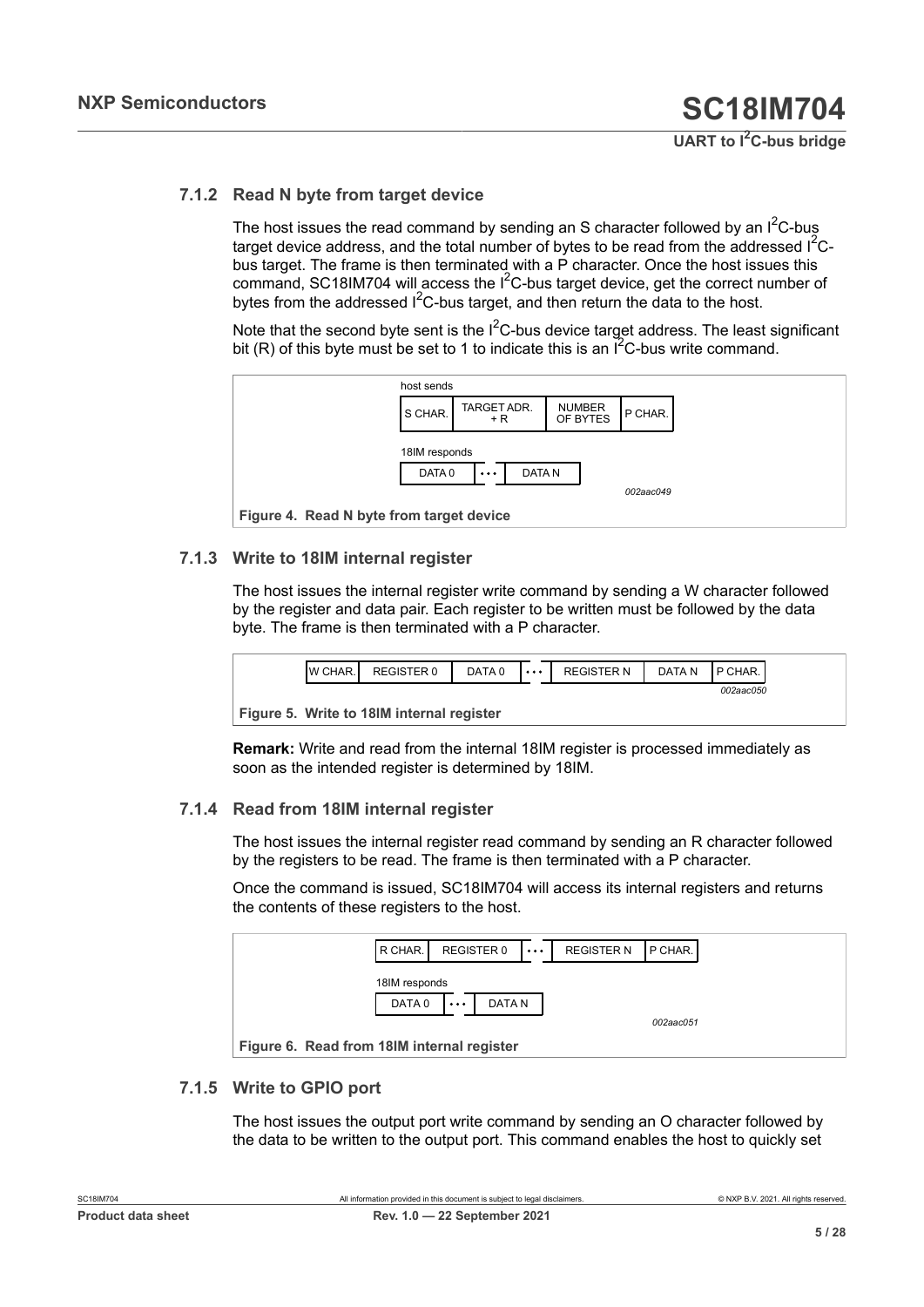any GPIO pins programmed as output without having to write to SC18IM704 internal IOState register.

<span id="page-5-0"></span>

|                                | O CHAR. | <b>DATA</b> | <b>IP CHAR.</b> |
|--------------------------------|---------|-------------|-----------------|
|                                |         |             | 002aac052       |
| Figure 7. Write to output port |         |             |                 |

### **7.1.6 Read from GPIO port**

<span id="page-5-3"></span>The host issues the input port read command by sending an I character. This command enables the host to quickly read any GPIO pins programmed as input without having to read SC18IM704 internal IOState register.

Once the command is issued, SC18IM704 will read its internal IOState register and returns its content to the host.

<span id="page-5-1"></span>

### **7.1.7 Repeated START: read after write**

<span id="page-5-4"></span>SC18IM704 also supports 'read after write' command as specified in the NXP Semiconductors  $I^2C$ -bus specification. This allows a read command to be sent after a write command without having to issue a STOP condition between the two commands.

The host issues a write command as normal, then immediately issues a read command without sending a STOP (P) character after the write command.

<span id="page-5-2"></span>

### **7.1.8 Repeated START: write after write**

<span id="page-5-5"></span>SC18IM704 also supports 'write after write' command as specified in the NXP Semiconductors I<sup>2</sup>C-bus specification. This allows a write command to be sent after a write command without having to issue a STOP condition between the two commands.

The host issues a write command as normal, then immediately issues a second write command without sending a STOP (P) character after the first write command.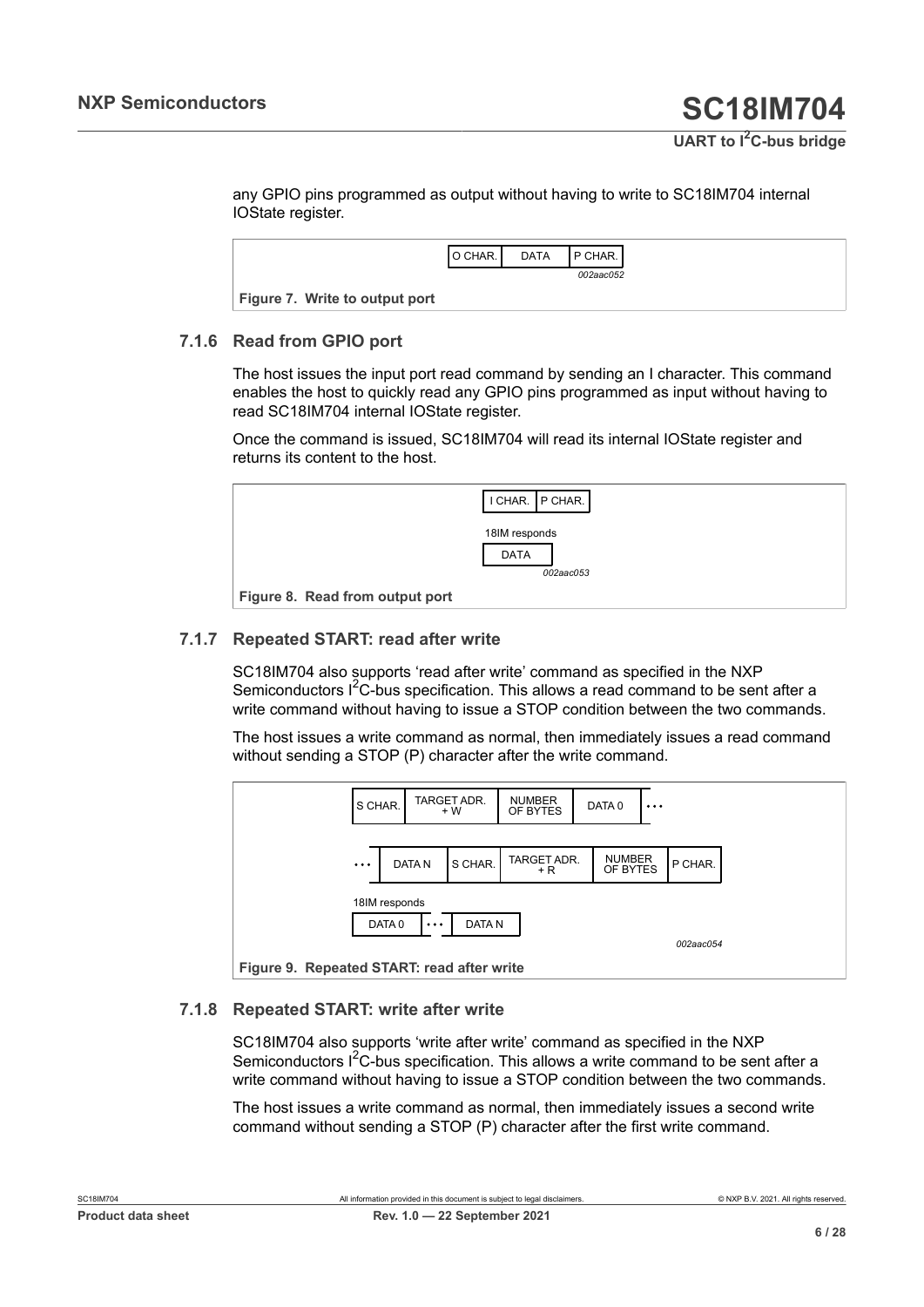<span id="page-6-0"></span>

### **7.1.9 Power-down mode**

<span id="page-6-2"></span>SC18IM704 can be placed in a low-power mode. In this mode the internal oscillator is stopped and SC18IM704 will no longer respond to the host messages. Enter the Powerdown mode by sending the power-down character Z (0x5A) followed by the two defined bytes, which are 0x5A and followed by 0xA5. If the exact message is not received, the device will not enter the power-down state.

Upon entering the power-down state, UART Rx pin is used to exit Deep Power-down mode. The bridge remains in the Deep Power-down mode as long as the Rx pin remains HIGH. Any character sent brings the bridge out of Deep Power-down mode but ignores the character.

<span id="page-6-1"></span>

| Z CHAR.                    | 0x5A | 0xA5 | <b>IP CHAR.</b> |
|----------------------------|------|------|-----------------|
|                            |      |      | 002aac056       |
| Figure 11. Power-down mode |      |      |                 |

### **7.1.10 Read version function ID**

<span id="page-6-3"></span>A read version command was included with SC18IM704 as a diagnostic tool when bringing up the bridge to verify communication. To retrieve the version, the host must send a ASCII 'V' followed by an ASCII 'P' character. The '704 will respond with a null terminated version string. An example response:

**•** 0x53 0x43 0x31 0x38 0x49 0x4D 0x37 0x30 0x34 0x20 0x31 0x2E0 0x30 0x2E 0x31 0x00

Which corresponds with the ascii string "SC18IM704 1.0.1".

The response will always be 16 characters with the last character being a 0x00 null terminator.

#### <span id="page-6-4"></span>**8 I <sup>2</sup>C-bus serial interface**

The  $I^2C$ -bus uses two wires (SDA and SCL) to transfer information between devices connected to the bus, and it has the following features:

- **•** Bidirectional data transfer between controllers and targets
- **•** Multi-controller bus (no central controller)
- **•** Arbitration between simultaneously transmitting controllers without corruption of serial data on the bus
- **•** Serial clock synchronization allows devices with different bit rates to communicate via one serial bus
- **•** Serial clock synchronization can be used as a handshake mechanism to suspend and resume serial transfer.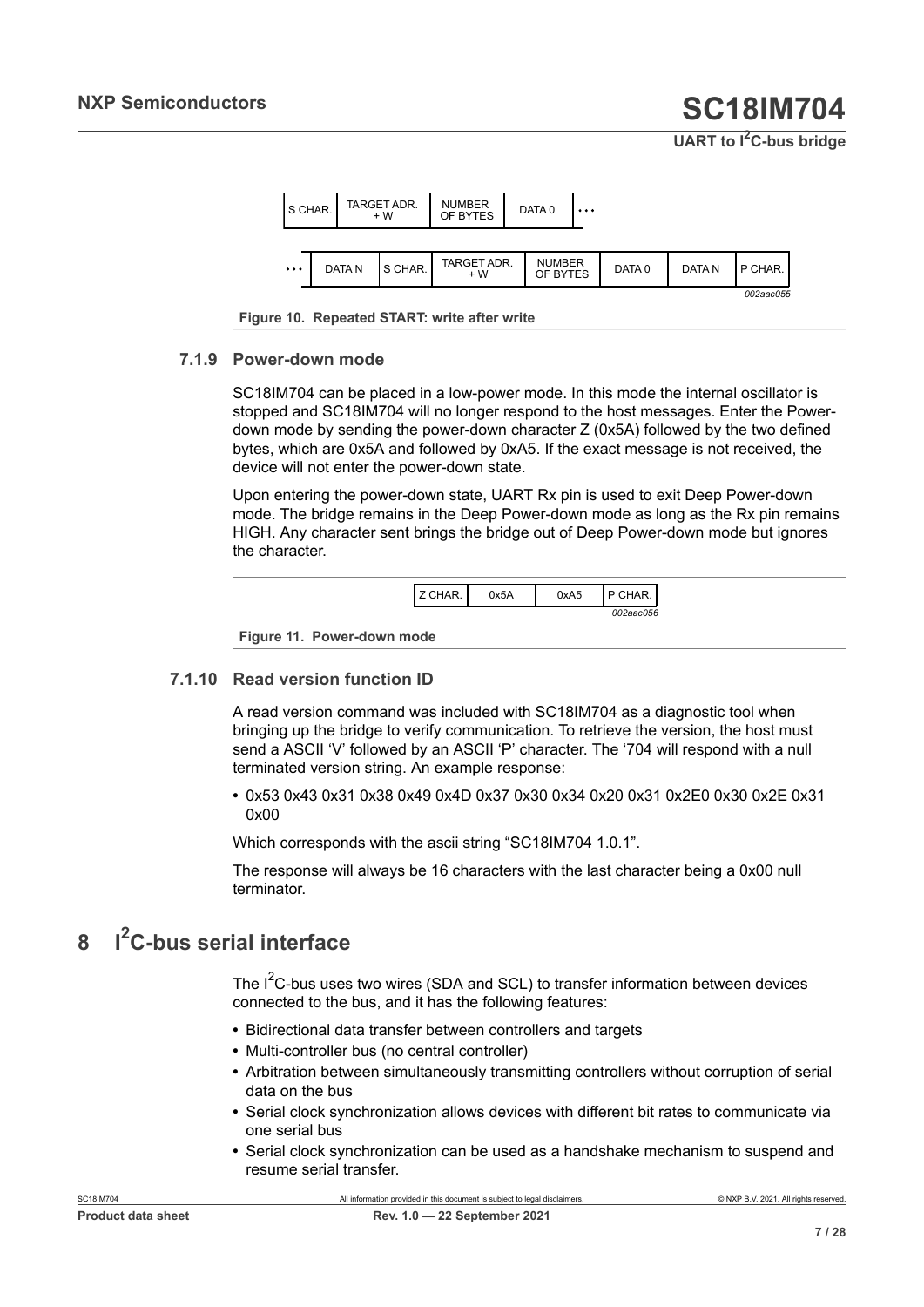**UART to I2C-bus bridge**

A typical I<sup>2</sup>C-bus configuration is shown in <u>Figure 12</u>. SC18IM704 device provides a byteoriented  $I^2$ C-bus interface that supports data transfers up to 400 kHz.

<span id="page-7-0"></span>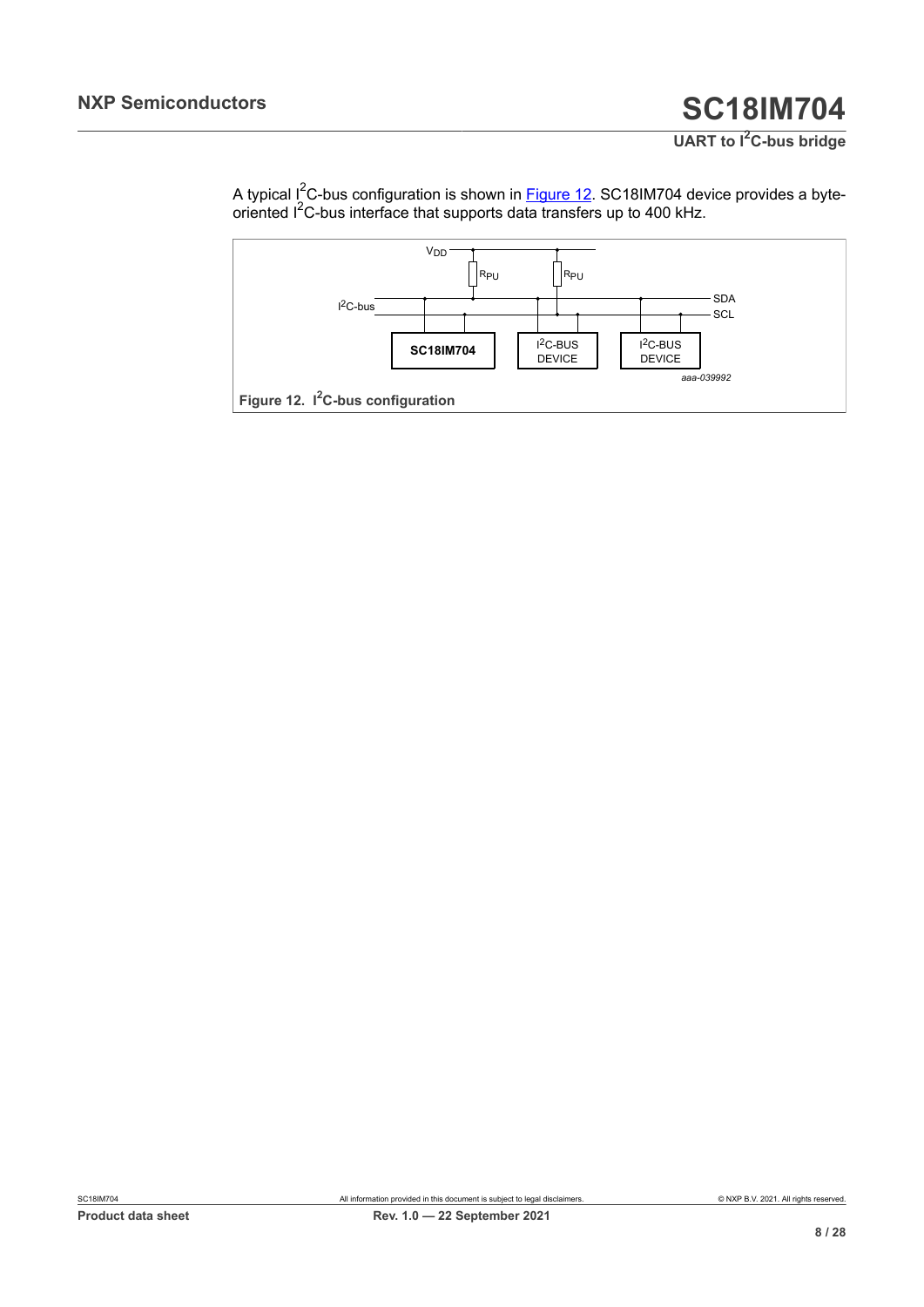## <span id="page-8-2"></span>**9 Internal registers available**

|                      | Table 5. Internal registers summary |                |                 |                   |                 |                   |                   |                 |            |     |                         |
|----------------------|-------------------------------------|----------------|-----------------|-------------------|-----------------|-------------------|-------------------|-----------------|------------|-----|-------------------------|
| Register<br>address  | Register                            | Bit 7          | Bit 6           | Bit 5             | Bit 4           | Bit 3             | Bit 2             | Bit 1           | Bit 0      | R/W | <b>Default</b><br>value |
| General register set |                                     |                |                 |                   |                 |                   |                   |                 |            |     |                         |
| 0x00                 | BRG0                                | bit 7          | bit 6           | bit 5             | bit 4           | bit 3             | bit 2             | bit 1           | bit 0      | R/W | 0xF0                    |
| 0x01                 | BRG1                                | bit 7          | bit 6           | bit 5             | bit 4           | bit 3             | bit 2             | bit 1           | bit 0      | R/W | 0x02                    |
| 0x02                 | PortConf1                           | GPIO3.1        | GPIO3.0         | GPIO2.1           | GPIO2.0         | GPIO1.1           | GPIO1.0           | GPIO0.1         | GPIO0.0    | R/W | 0x55                    |
| 0x03                 | PortConf2                           | <b>GPIO7.1</b> | GPIO7.0         | GPIO6.1           | GPIO6.0         | <b>GPIO5.1</b>    | GPIO5.0           | GPIO4.1         | GPIO4.0    | R/W | 0x55                    |
| 0x04                 | <b>IOState</b>                      | GPIO7          | GPIO6           | GPIO <sub>5</sub> | GPIO4           | GPIO <sub>3</sub> | GPIO <sub>2</sub> | GPIO1           | GPIO0      | R/W | [1]                     |
| 0x05                 | reserved                            | bit 7          | bit 6           | bit 5             | bit 4           | bit 3             | bit 2             | bit 1           | bit 0      | ٠   | 0x00                    |
| 0x06                 | I2CAdr                              | bit 7          | bit 6           | bit 5             | bit 4           | bit 3             | bit 2             | bit 1           | bit 0      | R/W | 0x26                    |
| 0x07                 | <b>I2CCIKL</b>                      | bit 7          | bit 6           | bit 5             | bit 4           | bit 3             | bit 2             | bit 1           | bit 0      | R/W | 0x13                    |
| 0x08                 | <b>I2CCIKH</b>                      | bit 7          | bit 6           | bit 5             | bit 4           | bit 3             | bit 2             | bit 1           | bit 0      | R/W | 0x00                    |
| 0x09                 | I2CTO                               | TO7            | TO <sub>6</sub> | TO <sub>5</sub>   | TO <sub>4</sub> | TO3               | TO <sub>2</sub>   | TO <sub>1</sub> | <b>TE</b>  | R/W | 0x66                    |
| 0x0A                 | I2CStat                             |                | 1               |                   |                 | I2CStat[3]        | I2CStat[2]        | I2CStat[1]      | I2CStat[0] | R   | 0xF0                    |

### <span id="page-8-3"></span><span id="page-8-1"></span><span id="page-8-0"></span>**9.1 Register summary**

[1] Since the GPIO pins are configured as inputs after reset, the default value of this register depends on the states of the GPIO pins.

### <span id="page-8-4"></span>**9.2 Register descriptions**

### **9.2.1 Baud Rate Generator (BRG)**

<span id="page-8-5"></span>The baud rate generator is an 8-bit counter that generates the data rate for the transmitter and the receiver. The rate is programmed through the BRG register and the baud rate can be calculated as follows:

Baudrate = 
$$
\frac{7.3728 \times 10^6}{16 + (BRG1, BRG0)}
$$

**Remark:** To calculate the baud rate the values in the BRG registers must first be converted from hex to decimal.

**Remark:** For the new baud rate to take effect, both BRG0 and BRG1 must be written in sequence (BRG0, BRG1) with new values. The new baud rate will be in effect once BRG1 is written.

### **9.2.2 Programmable port configuration (PortConf1 and PortConf2)**

<span id="page-8-6"></span>GPIO port 0 to port 7 may be configured by software to one of three types. These are: push-pull, open-drain, and input-only. Two bits are used to select the desired configuration for each port pin. PortConf1 is used to select the configuration for GPIO3 to GPIO0, and PortConf2 is used to select the configuration for GPIO7 to GPIO4. A port pin has Schmitt triggered input that also has a glitch suppression circuit.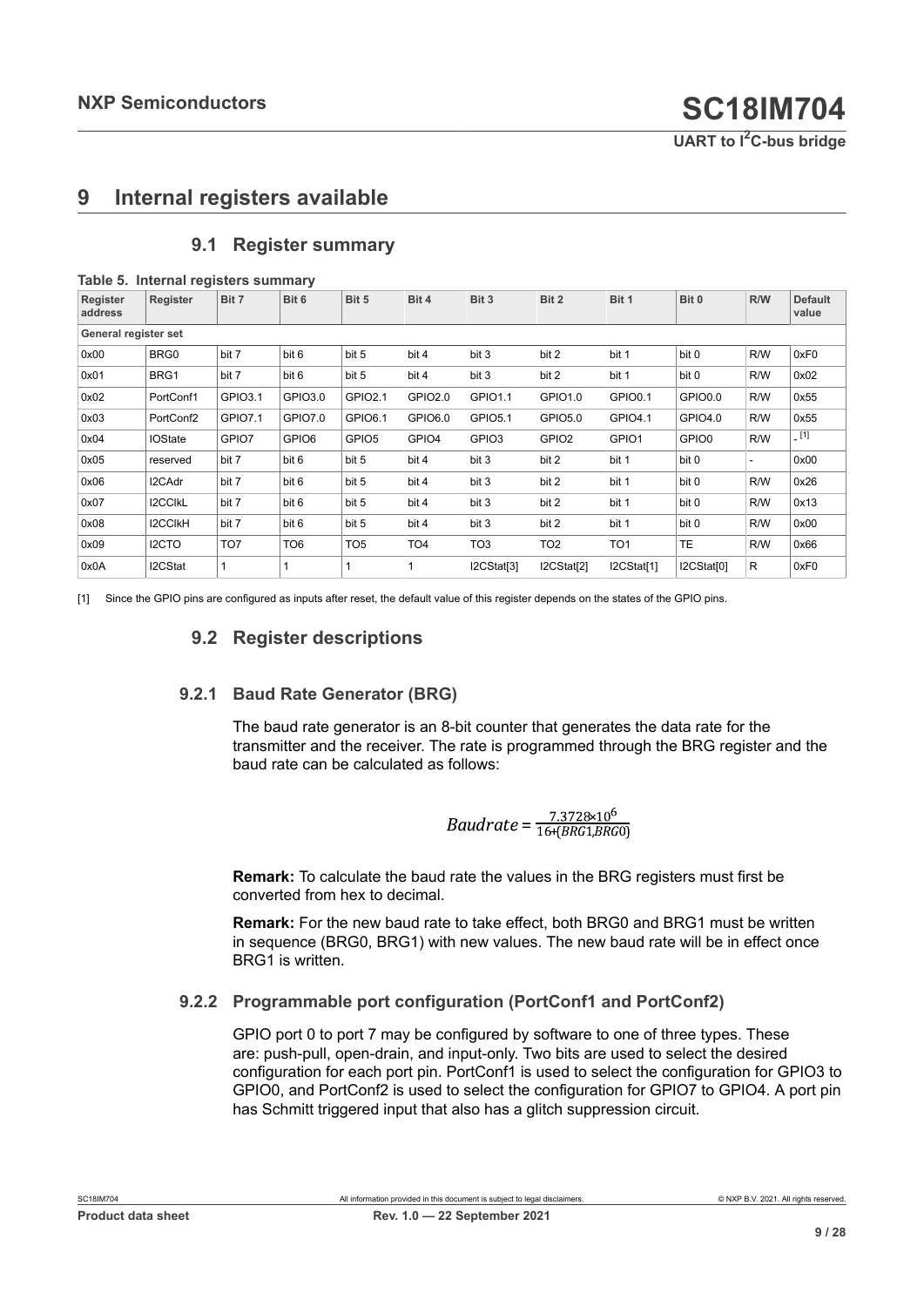**UART to I2C-bus bridge**

#### <span id="page-9-0"></span>**Table 6. Port configurations**

| GPIO <sub>x.1</sub> | GPIOx.0 | <b>Port configuration</b>       |
|---------------------|---------|---------------------------------|
|                     | U       | input-only configuration        |
|                     |         | input-only configuration        |
|                     | O       | push-pull output configuration  |
|                     |         | open-drain output configuration |

### **9.2.2.1 Input-only configuration**

<span id="page-9-3"></span>The input-only port configuration has no output drivers. It is a Schmitt triggered input that also has a glitch suppression circuit.

<span id="page-9-1"></span>

### **9.2.2.2 Push-pull output configuration**

<span id="page-9-4"></span>The push-pull output configuration has the same pull-down structure as both the opendrain and the quasi-bidirectional output modes, but provides a continuous strong pullup when the port latch contains a logic 1. The push-pull mode may be used when more source current is needed from a port output. A push-pull port pin has a Schmitt triggered input that also has a glitch suppression circuit.

<span id="page-9-2"></span>

### **9.2.2.3 Open-drain output configuration**

<span id="page-9-5"></span>The open-drain output configuration turns off all pull-ups and only drives the pull-down transistor of the port driver when the port latch contains a logic 0. To be used as a logic output, a port configured in this manner must have an external pull-up, typically a resistor tied to  $V_{DD}$ .

An open-drain port pin has a Schmitt triggered input that also has a glitch suppression circuit.

Device uses a pseudo open-drain mode. The pin cannot be pulled up above  $V_{DD}$ . The pins are not 5 V tolerant when  $V_{DD}$  is grounded.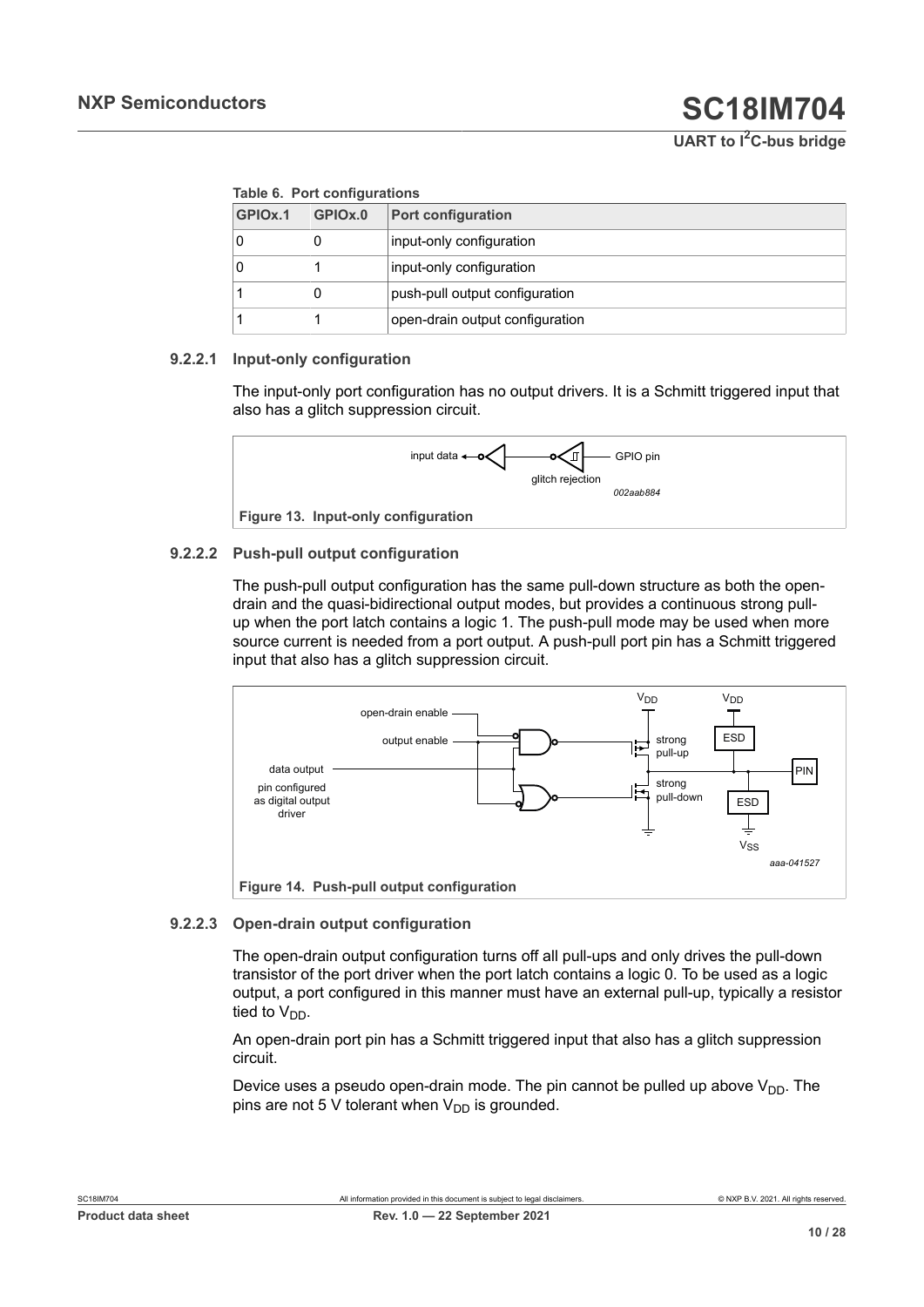<span id="page-10-3"></span>

### **9.2.3 Programmable I/O pins state register (IOState)**

<span id="page-10-4"></span>When read, this register returns the actual state of all I/O pins. When written, each register bit will be transferred to the corresponding I/O pin programmed as output.

<span id="page-10-2"></span>**Table 7. IOState - Programmable I/O pins state register (address 0x04h) bit description**

| <b>Bit</b> | Symbol         | <b>Description</b>                                                                                                                                                                              |
|------------|----------------|-------------------------------------------------------------------------------------------------------------------------------------------------------------------------------------------------|
| 7:0        | <b>IOLevel</b> | Set the logic level on the output pins.<br>Write to this register:<br>$logic 0 = set output pin to zero$<br>logic $1 = set$ output pin to one<br>Read this register returns states of all pins. |

### **9.2.4 I <sup>2</sup>C-bus address register (I2CAdr)**

<span id="page-10-5"></span>The contents of the register represents the device's own  $I^2C$ -bus address. The most significant bit corresponds to the first bit received from the  $I^2C$ -bus after a START condition. A logic 1 in I2CAdr corresponds to a HIGH level on the I<sup>2</sup>C-bus, and a logic 0 corresponds to a LOW level on the I<sup>2</sup>C-bus. The least significant bit is not used, but should be programmed with a '0'.

I2CAdr is not needed for device operation, but should be configured so that its address does not conflict with an  $I^2C$ -bus device address used by the bus controller.

### **9.2.5 I <sup>2</sup>C-bus clock rates (I2CClk)**

<span id="page-10-1"></span>This register determines the serial clock frequency. The various serial rates are shown in [Table](#page-10-0) 8. The frequency can be determined using the following formula:

$$
I2C\text{-}busclockfreq = \frac{15000000}{8 \times 12 C C I k}
$$

| I2CCIk (I2CCIkH +<br><b>I2CCIKL)</b> | I <sup>2</sup> C-bus clock frequency |
|--------------------------------------|--------------------------------------|
| 5 (minimum)                          | 375 kHz                              |
|                                      | 268 kHz                              |
| 9                                    | 208 kHz                              |
| 19                                   | 99 kHz                               |

<span id="page-10-0"></span>**Table 8. I <sup>2</sup>C-bus clock frequency**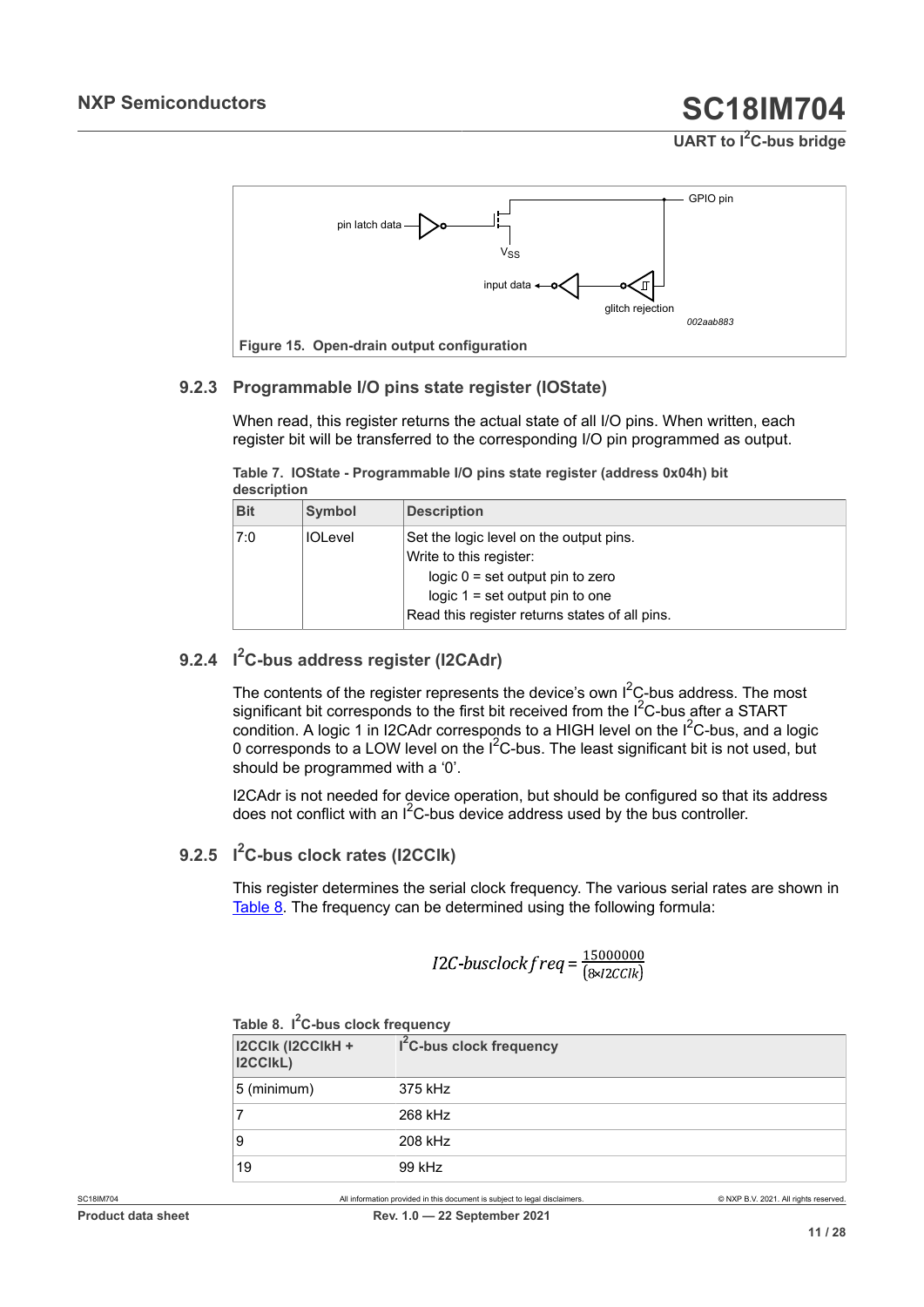```
Table 8. I
2C-bus clock frequency...continued
```

| <b>I2CCIK (I2CCIKH +</b><br><b>I2CCIKL)</b> | $I2C$ -bus clock frequency |
|---------------------------------------------|----------------------------|
| 255                                         | 7.4 kHz                    |

**Remark:** I2CClk is the 16-bit number formed by I2CClkH : I2CClkL.

**Caution:** The upper 8-bit portion will rarely be used as the I2C baud rate will be very slow.

### **9.2.6 I <sup>2</sup>C-bus time-out (I2CTO)**

<span id="page-11-2"></span>The time-out register is used to determine the maximum time that SCL is allowed to be LOW before the  $I^2C$ -bus state machine is reset.

When the I<sup>2</sup>C-bus interface is running, I2CTO is loaded after each I<sup>2</sup>C-bus state transition.

<span id="page-11-0"></span>**Table 9. I2CTO - I <sup>2</sup>C-bus time-out register (address 0x09h) bit description**

| <b>Bit</b> | Symbol  | <b>Description</b>                                                            |
|------------|---------|-------------------------------------------------------------------------------|
| 7:1        | TO[7:1] | time-out value                                                                |
| 0          | TЕ      | enable/disable time-out function<br>$logic 0 = disable$<br>logic $1 =$ enable |

The least significant bit of I2CTO (TE bit) is used as a time-out enable/disable. A logic 1 will enable the time-out function. The time-out period can be calculated as follows:

$$
timeout\ period = \frac{I2CClock+1}{15000000} \times \left( \left( 1 + I2CTO[7:1] \right) \times 512 \right) seconds
$$

The time-out value may vary, and it is an approximate value.

<span id="page-11-3"></span>I2CClock is the register value from **Section 9.2.5 "I2C-bus clock rates (I2CClk)"**.

### **9.2.7 I <sup>2</sup>C-bus status register (I2CStat)**

This register reports the  $1^2C$ -bus transmit and receive frame status, whether the frame transmits correctly or not.

| Bit 7 | Bit 6 | Bit 5 | Bit 4 | Bit 3 | Bit 2 | Bit 1 | Bit 0 | I <sup>2</sup> C-bus status description |
|-------|-------|-------|-------|-------|-------|-------|-------|-----------------------------------------|
|       |       |       |       |       | 0     | 0     | 0     | I <sub>2</sub> C OK                     |
|       |       |       |       |       | 0     | 0     |       | I2C NACK ON ADDRESS                     |
|       |       |       |       |       | 0     |       | 0     | I2C NACK ON DATA                        |
|       |       |       |       |       |       | 0     | 0     | <b>I2C TIME OUT</b>                     |

<span id="page-11-1"></span>**Table 10. I <sup>2</sup>C-bus status**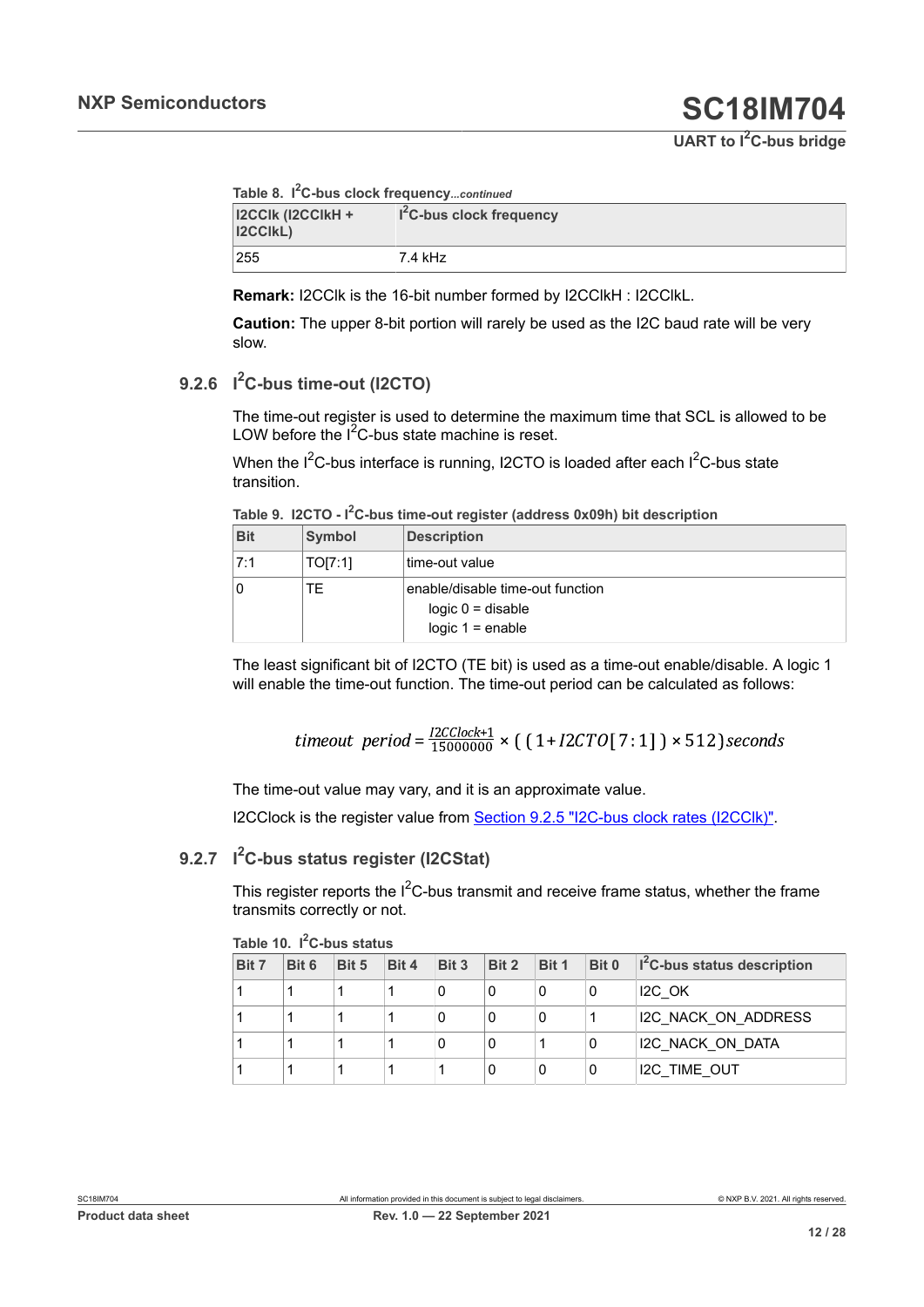## <span id="page-12-8"></span>**10 Limiting values**

<span id="page-12-5"></span><span id="page-12-4"></span><span id="page-12-3"></span><span id="page-12-2"></span>

|                             | In accordance with the Absolute Maximum Rating System (IEC 60134). [1] [2] |                                                |                |            |            |              |
|-----------------------------|----------------------------------------------------------------------------|------------------------------------------------|----------------|------------|------------|--------------|
| <b>Symbol</b>               | <b>Parameter</b>                                                           | <b>Conditions</b>                              |                | <b>Min</b> | <b>Max</b> | <b>Unit</b>  |
| $V_{DD}$                    | supply voltage                                                             |                                                |                | $-0.5$     | $+4.6$     | V            |
| $T_{\mathsf{amb(bias)}}$    | bias ambient temperature                                                   |                                                |                | -55        | +150       | $^{\circ}C$  |
| $T_{\text{stg}}$            | storage temperature                                                        |                                                |                | -65        | $+150$     | $^{\circ}$ C |
| $V_{1}$                     | input voltage                                                              | 5 V tolerant I/O<br>pins; $V_{DD} \geq 1.71$ V | $[3]$<br>$[4]$ | $-0.5$     | $+5.4$     | $\vee$       |
|                             |                                                                            | 3 V tolerant I/O -<br>all pins                 | $[5]$          | $-0.5$     | $+3.6$     | $\vee$       |
| I <sub>OH</sub> (I/O)       | HIGH-level output current per input/<br>output pin                         |                                                |                |            |            |              |
|                             | GPIO3 to GPIO7                                                             |                                                |                |            | 20         | mA           |
|                             | all other pins                                                             |                                                |                |            | 8          | mA           |
| $I_{OL( I/O)}$              | LOW-level output current per input/<br>output pin                          |                                                |                |            | 20         | mA           |
| I <sub>I/O</sub> (tot)(max) | maximum total I/O current                                                  |                                                |                |            | 120        | mA           |
| $P_{tot}/pack$              | total power dissipation per package                                        |                                                | [6]            |            | 1.5        | W            |

[1] This product includes circuitry specifically designed for the protection of its internal devices from the damaging effects of excessive static charge. Nonetheless, it is suggested that conventional precautions be taken to avoid applying greater than the rated maximum.

[2] Parameters are valid over operating temperature range unless otherwise specified. All voltages are with respect to  $V_{SS}$ unless otherwise noted.

[3] Applies to all 5 V tolerant I/O pins except the 3 V tolerant pin GPIO5<br>[4] Including the voltage on outputs in 3-state mode.<br>[5]  $V_{DD}$  present or not present.

Including the voltage on outputs in 3-state mode.

[5]  $V_{DD}$  present or not present.<br>[6] Based on package heat tran

<span id="page-12-6"></span><span id="page-12-1"></span><span id="page-12-0"></span>**Table 11. Limiting values**

<span id="page-12-7"></span>Based on package heat transfer, not device power consumption.

# <span id="page-12-9"></span>**11 Static characteristics**

#### **Table 12. Static characteristics**

 $V_{DD}$  = 1.71 V to 3.6 V;  $T_{amb}$  = -40 °C to +105 °C; unless otherwise specified.

| Symbol                 | <b>Parameter</b>                        | <b>Conditions</b> | <b>Min</b>          | Type <sup>[1]</sup> | <b>Max</b>  | <b>Unit</b> |
|------------------------|-----------------------------------------|-------------------|---------------------|---------------------|-------------|-------------|
| <b>V<sub>DD</sub></b>  | supply voltage                          |                   | 1.71                |                     | 3.6         | V           |
| <b>I</b> <sub>DD</sub> | supply current                          | $V_{DD} = 3.3 V$  |                     |                     |             |             |
|                        |                                         | Operating mode    |                     | 2.1                 | 4.0         | mA          |
|                        |                                         | Idle mode         |                     | 1.3                 | 3.4         | mA          |
| $I_{DD(tpd)}$          | total Power-down mode<br>supply current | $V_{DD} = 3.3 V$  |                     | 6                   | 75          | μA          |
| <b>V<sub>POR</sub></b> | power-on reset voltage                  |                   | -                   |                     | 0.2         | V           |
| $V_{th(HL)}$           | negative-going threshold<br>voltage     | except SCL, SDA   | 0.22V <sub>DD</sub> | 0.4V <sub>DD</sub>  |             | V           |
| $V_{IL}$               | LOW-level input voltage                 | SCL, SDA only     | $-0.5$              |                     | $0.3V_{DD}$ | V           |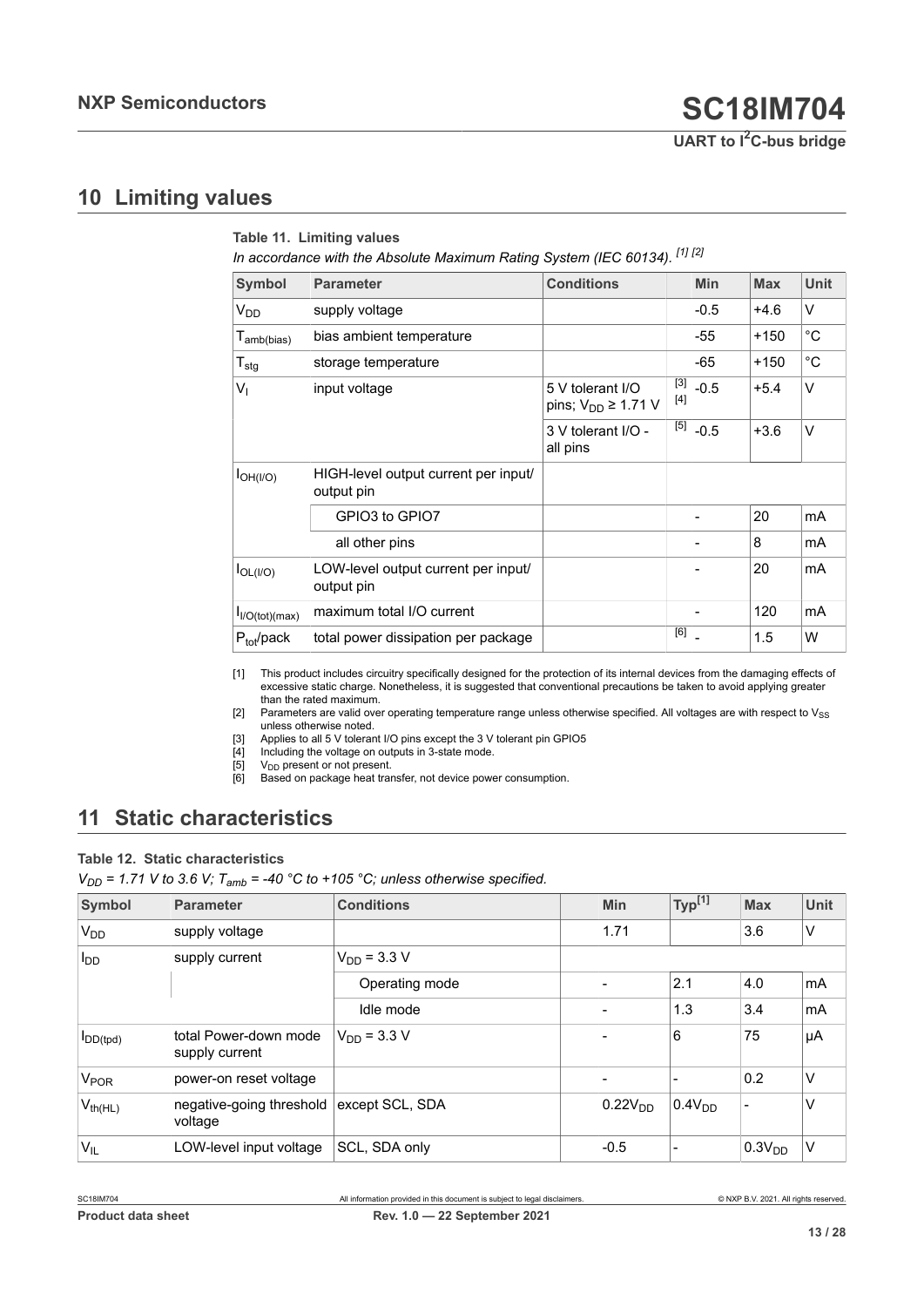**UART to I2C-bus bridge**

<span id="page-13-4"></span><span id="page-13-3"></span>

| Symbol                        | <b>Parameter</b>                     | <b>Conditions</b>                                                  |                                   | <b>Min</b>                   | Typ <sup>[1]</sup>       | <b>Max</b>   | <b>Unit</b> |
|-------------------------------|--------------------------------------|--------------------------------------------------------------------|-----------------------------------|------------------------------|--------------------------|--------------|-------------|
| $V_{th(LH)}$                  | positive-going threshold<br>voltage  | except SCL, SDA                                                    |                                   |                              | 0.6V <sub>DD</sub>       | $0.7V_{DD}$  | V           |
| V <sub>IH</sub>               | HIGH-level input voltage             | SCL, SDA only                                                      | [2]                               | 0.7V <sub>DD</sub>           |                          | 5.4          | V           |
| $V_{OL}$                      | LOW-level output                     | $I_{OL}$ = 4 mA; 2.5 V $\leq$ V <sub>DD</sub> $\leq$ 3.6 V         |                                   |                              |                          | 0.5          | V           |
|                               | voltage                              | $I_{\text{OI}}$ = 3 mA; 1.71 V $\leq$ V <sub>DD</sub> $\leq$ 2.5 V |                                   | $\qquad \qquad \blacksquare$ |                          | 0.5          | V           |
| V <sub>OH</sub>               | HIGH-level output                    | $I_{OH}$ = 4 mA; 2.5 V $\leq$ V <sub>DD</sub> $\leq$ 3.6 V         |                                   | $V_{DD}$ - 0.4               |                          |              | $\vee$      |
|                               | voltage                              | $I_{OH}$ = 3 mA; 1.71 V $\leq$ V <sub>DD</sub> $\leq$ 2.5 V        |                                   | $V_{DD}$ - 0.5               |                          |              | $\vee$      |
| $C_{i0}$                      | input/output capacitance             |                                                                    | $\boxed{3}$                       |                              |                          | 15           | pF          |
| $\vert I_{\parallel L} \vert$ | LOW-level input current              | logic 0; all ports; $V_1 = 0.4$ V                                  |                                   |                              | $\overline{\phantom{a}}$ | $-80$        | μA          |
| $I_{LI}$                      | input leakage current                | all ports; $V_I = V_{II}$ or $V_{IH}$                              | $\begin{bmatrix} 4 \end{bmatrix}$ |                              |                          | $-10$        | μA          |
| $I_{T(HL)}$                   | negative-going transition<br>current | logic 1-to-0; all ports; $V_1 = 2.0$ V at<br>$V_{DD}$ = 3.6 V      |                                   | $-30$                        |                          | -450         | μA          |
| $I_{\text{pu}}$               | pull-up current                      | $V_1 = 0 V;$                                                       | $[5]$                             |                              |                          |              | μA          |
|                               |                                      | 2.0 V ≤ $V_{DD}$ ≤ 3.6 V                                           |                                   | 10                           | 50                       | 90           | μA          |
|                               |                                      | 1.71 $V \le V_{DD} \le 2.0 V$                                      |                                   | 7                            | 50                       | 85           | μA          |
|                               |                                      | $V_{DD}$ < $V_1$ < 5 V                                             |                                   | 0                            | $\mathbf 0$              | $\mathbf{0}$ | μA          |

### <span id="page-13-0"></span>**Table 12. Static characteristics***...continued*

<span id="page-13-2"></span><span id="page-13-1"></span> $V_{DD}$  = 1.71 V to 3.6 V;  $T_{amb}$  = -40 °C to +105 °C; unless otherwise specified.

[1] Typical ratings are not guaranteed. The values listed are at room temperature, 3 V.<br>[2]  $V_{DD} \geq$  to 1.71V; otherwise limited to 3.6 V max when  $V_{DD} = 0$  V

[2]  $V_{\text{DD}} \ge \text{to } 1.71V$ ; otherwise limited to 3.6 V max when  $V_{\text{DD}} = 0 V$  [3] Pin capacitance is characterized but not tested.

[3] Pin capacitance is characterized but not tested.<br>[4] Measured with pins in high-impedance mode.<br>[5] Pull-up current measured across the weak pull-

Measured with pins in high-impedance mode. Pull-up current measured across the weak pull-up resistor

# <span id="page-13-6"></span>**12 Dynamic characteristics**

### <span id="page-13-5"></span>**Table 13. I <sup>2</sup>C-bus timing characteristics**

*All the timing limits are valid within the operating supply voltage and ambient temperature range; V<sub>DD</sub> = 1.71 V to 3.6 V; T<sub>amb</sub>*  $=$  -40 °C to +105 °C; and refer to  $V_{II}$  and  $V_{IH}$  with an input voltage of  $V_{SS}$  to  $V_{DD}$ .

| Symbol                         | <b>Parameter</b>                                    | <b>Conditions</b> |              | <b>Standard</b><br>mode $I^2C$ -bus |                          | <b>Fast mode</b><br>$I^2C$ -bus |     |
|--------------------------------|-----------------------------------------------------|-------------------|--------------|-------------------------------------|--------------------------|---------------------------------|-----|
|                                |                                                     |                   | <b>Min</b>   | <b>Max</b>                          | <b>Min</b>               | <b>Max</b>                      |     |
| $f_{SCL}$                      | SCL clock frequency                                 |                   | 0            | 100                                 | 0                        | 400                             | kHz |
| $t_{\text{BUF}}$               | bus free time between a STOP and START<br>condition |                   | 4.7          |                                     | 1.3                      | $\blacksquare$                  | μs  |
| $t$ <sub>HD;STA</sub>          | hold time (repeated) START condition                |                   | 4.0          |                                     | 0.6                      | $\qquad \qquad \blacksquare$    | μs  |
| $t_{\mathsf{SU};\mathsf{STA}}$ | set-up time for a repeated START condition          |                   | 4.7          |                                     | 0.6                      | $\blacksquare$                  | μs  |
| $t_{\mathsf{SU};\mathsf{STO}}$ | set-up time for STOP condition                      |                   | 4.0          |                                     | 0.6                      | $\overline{\phantom{a}}$        | μs  |
| t <sub>HD;DAT</sub>            | data hold time                                      |                   | $\mathbf{0}$ |                                     | $\Omega$                 | $\overline{\phantom{a}}$        | ns  |
| t <sub>VD;ACK</sub>            | data valid acknowledge time                         |                   |              | 0.6                                 | $\overline{\phantom{0}}$ | 0.6                             | μs  |
| t <sub>VD;DAT</sub>            | data valid time                                     | LOW-level         |              | 0.6                                 | $\overline{\phantom{0}}$ | 0.6                             | μs  |
|                                |                                                     | <b>HIGH-level</b> |              | 0.6                                 | $\overline{\phantom{0}}$ | 0.6                             | μs  |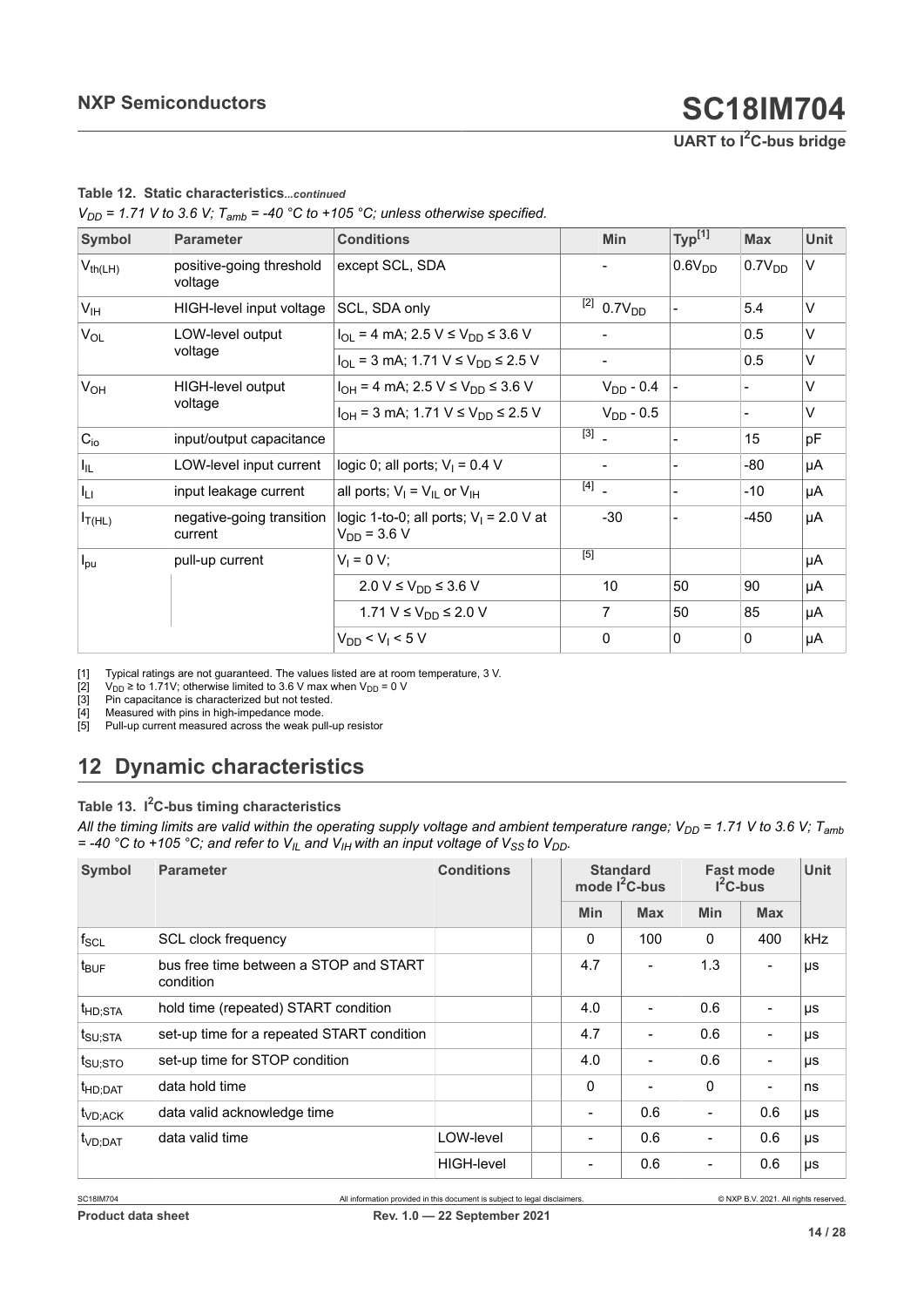**UART to I2C-bus bridge**

**Table 13. I <sup>2</sup>C-bus timing characteristics***...continued*

*All the timing limits are valid within the operating supply voltage and ambient temperature range; V<sub>DD</sub> = 1.71 V to 3.6 V; T<sub>amb</sub>*  $=$  -40 °C to +105 °C; and refer to  $V_{I\perp}$  and  $V_{I\parallel}$  with an input voltage of  $V_{SS}$  to  $V_{DD}$ .

| Symbol                           | <b>Parameter</b>                                                     | <b>Conditions</b> |            | <b>Standard</b><br>mode $I^2C$ -bus |                          | <b>Fast mode</b><br>$I^2C$ -bus |    |
|----------------------------------|----------------------------------------------------------------------|-------------------|------------|-------------------------------------|--------------------------|---------------------------------|----|
|                                  |                                                                      |                   | <b>Min</b> | <b>Max</b>                          | <b>Min</b>               | <b>Max</b>                      |    |
| $ t_{\mathsf{SU};\mathsf{DAT}} $ | data set-up time                                                     |                   | 250        |                                     | 100                      | $\overline{\phantom{a}}$        | ns |
| t <sub>LOW</sub>                 | LOW period of the SCL clock                                          |                   | 4.7        |                                     | 1.3                      | $\overline{\phantom{0}}$        | μs |
| t <sub>HIGH</sub>                | HIGH period of the SCL clock                                         |                   | 4.0        |                                     | 0.6                      | $\overline{\phantom{a}}$        | μs |
| $t_{f}$                          | fall time of both SDA and SCL signals                                |                   |            | 0.3                                 | $\overline{\phantom{0}}$ | 0.3                             | μs |
| $ t_r $                          | rise time of both SDA and SCL signals                                |                   |            | 1                                   | $\overline{\phantom{0}}$ | 0.3                             | μs |
| tsp                              | pulse width of spikes that must be<br>suppressed by the input filter |                   |            | 50                                  | $\overline{\phantom{0}}$ | 50                              | ns |

<span id="page-14-1"></span>

#### <span id="page-14-0"></span>**Table 14. USART dynamic characteristics**

 $T_{amb}$  = -40 °C to 105 °C; 1.71  $V \le V_{DD} \le 3.6$  V unless noted otherwise;  $C_L$  = 10 pF; input slew = 10 ns. Simulated *parameters sampled at the 30 %/70 % level of the falling or rising edge; values guaranteed by design.*

| Symbol                                    | <b>Parameter</b>       | <b>Conditions</b>                            | Min      | <b>Max</b>               | <b>Unit</b> |  |  |  |
|-------------------------------------------|------------------------|----------------------------------------------|----------|--------------------------|-------------|--|--|--|
| <b>USART target (in synchronous mode)</b> |                        |                                              |          |                          |             |  |  |  |
| $t_{\text{su}(D)}$                        | data input set-up time | $3.0 V \le V_{DD} \le 3.6 V$                 | 8        |                          | ns          |  |  |  |
|                                           |                        | $1.71 V \le V_{DD}$ < 3.0 V                  | 3        | $\overline{\phantom{0}}$ | ns          |  |  |  |
| $t_{h(D)}$                                | data input hold time   | $3.0 V \le V_{DD} \le 3.6 V$                 | 10       |                          | ns          |  |  |  |
|                                           |                        | $1.71$ V $\leq$ V <sub>DD</sub> $\leq$ 3.0 V | 5        |                          | ns          |  |  |  |
| $t_{v(Q)}$                                | data output valid time | $3.0 V \le V_{DD} \le 3.6 V$                 | 0        | 39                       | ns          |  |  |  |
|                                           |                        | 1.71 $V \le V_{DD}$ < 3.0 V                  | $\Omega$ | 42                       | ns          |  |  |  |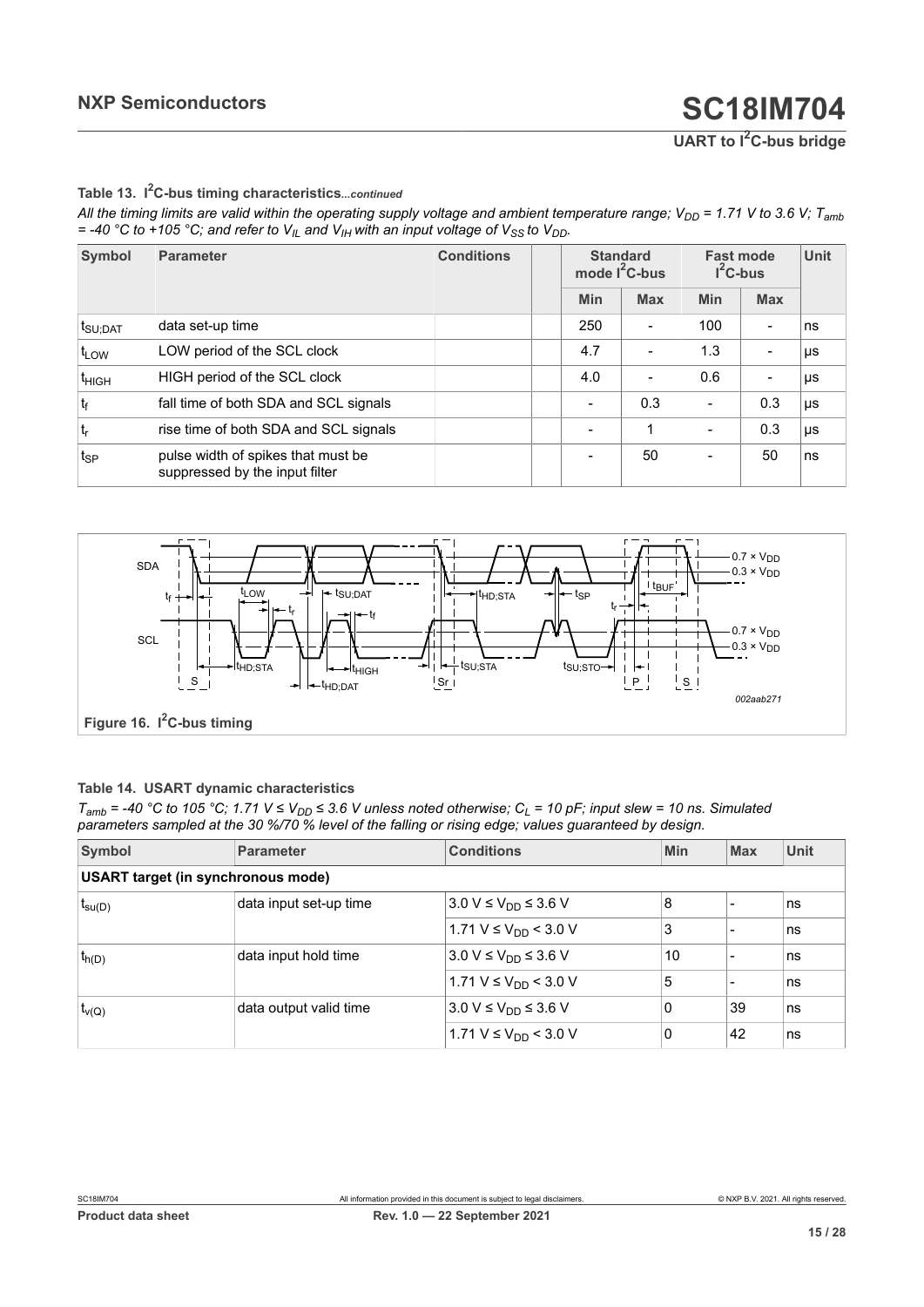<span id="page-15-0"></span>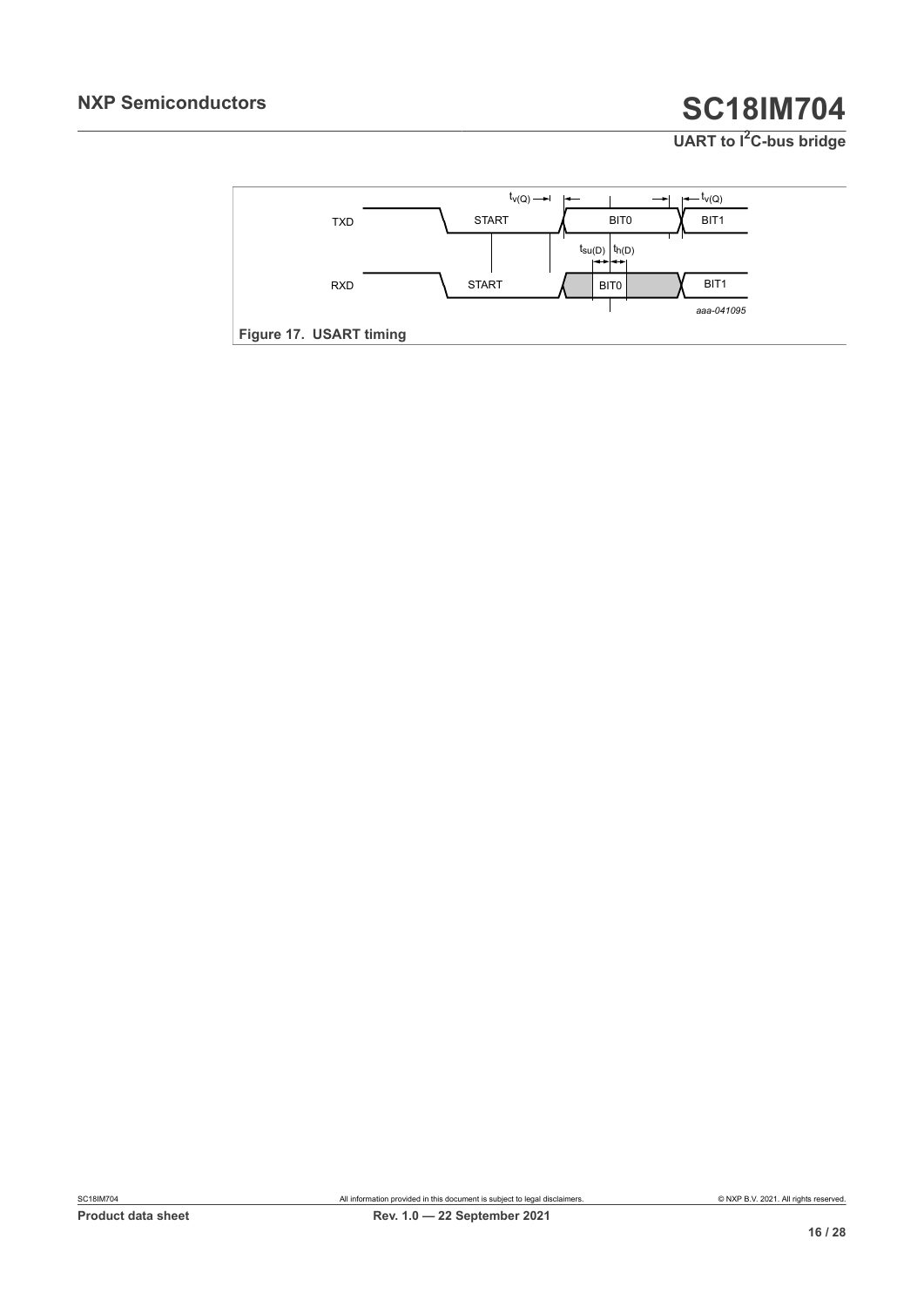**UART to I2C-bus bridge**

# <span id="page-16-1"></span>**13 Package outline**

<span id="page-16-0"></span>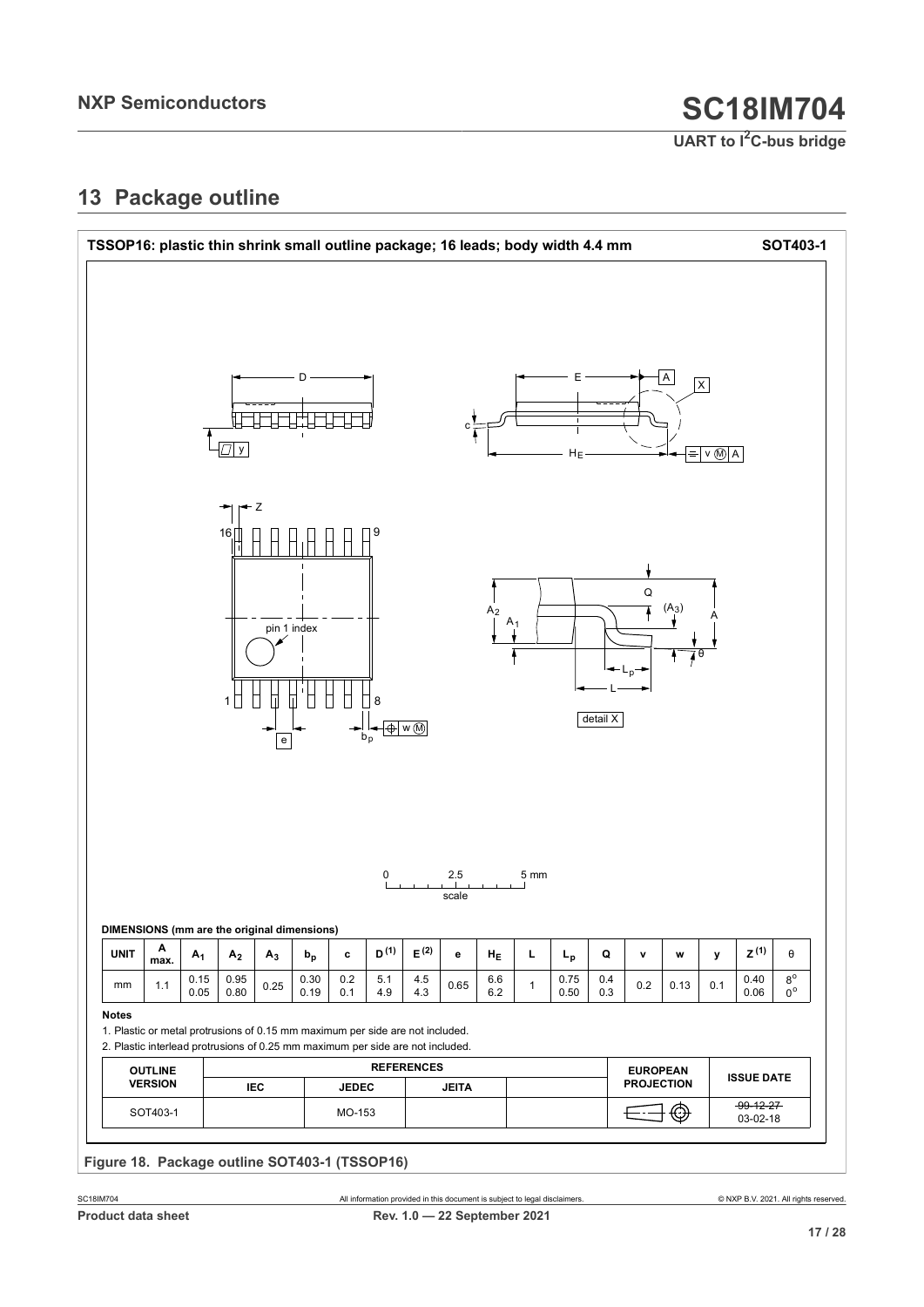**UART to I2C-bus bridge**

# <span id="page-17-1"></span>**14 PCB layout**

<span id="page-17-0"></span>

**Figure 19. SOT403-1 (TSSOP16) footprint information for reflow soldering**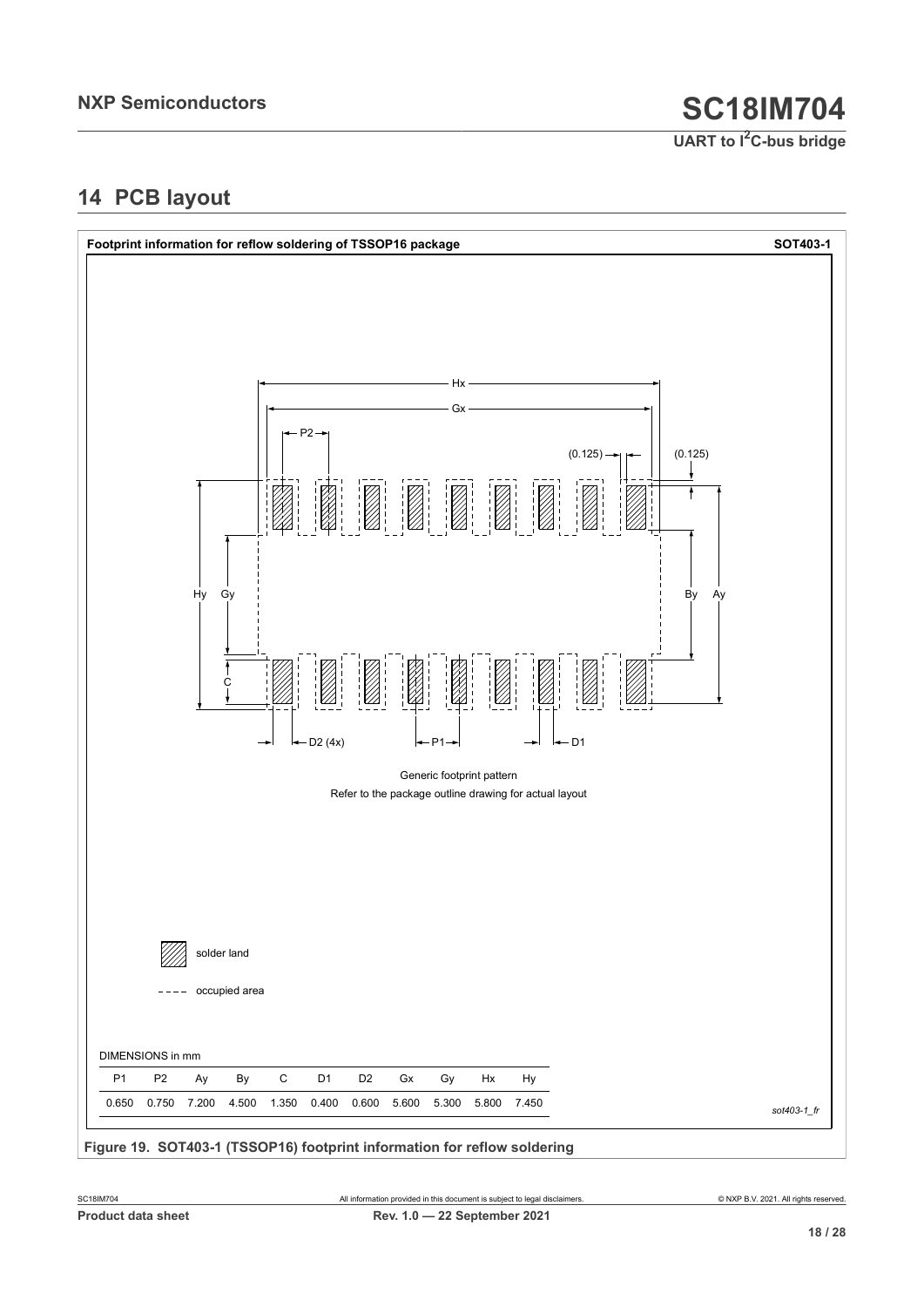<span id="page-18-0"></span>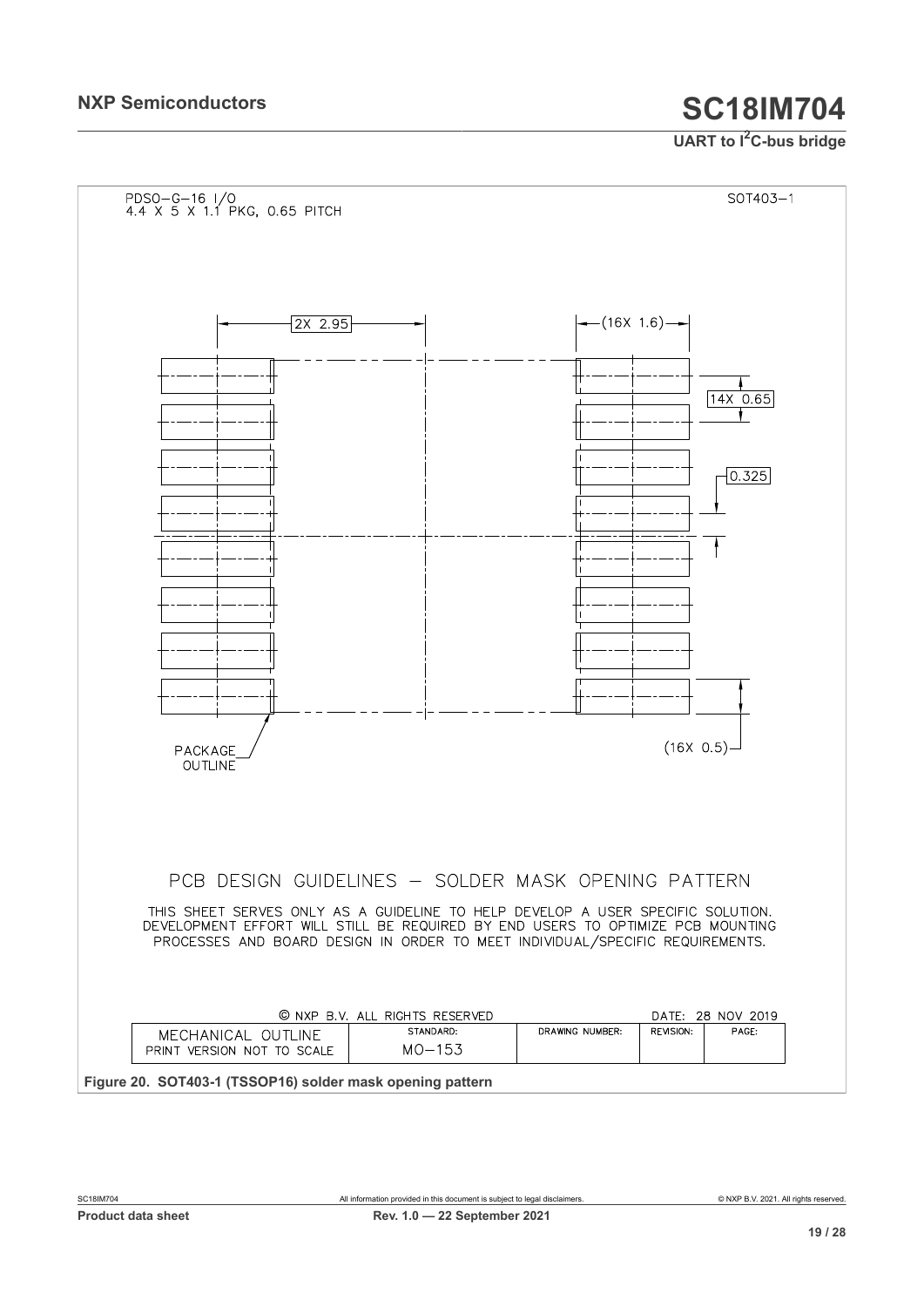<span id="page-19-0"></span>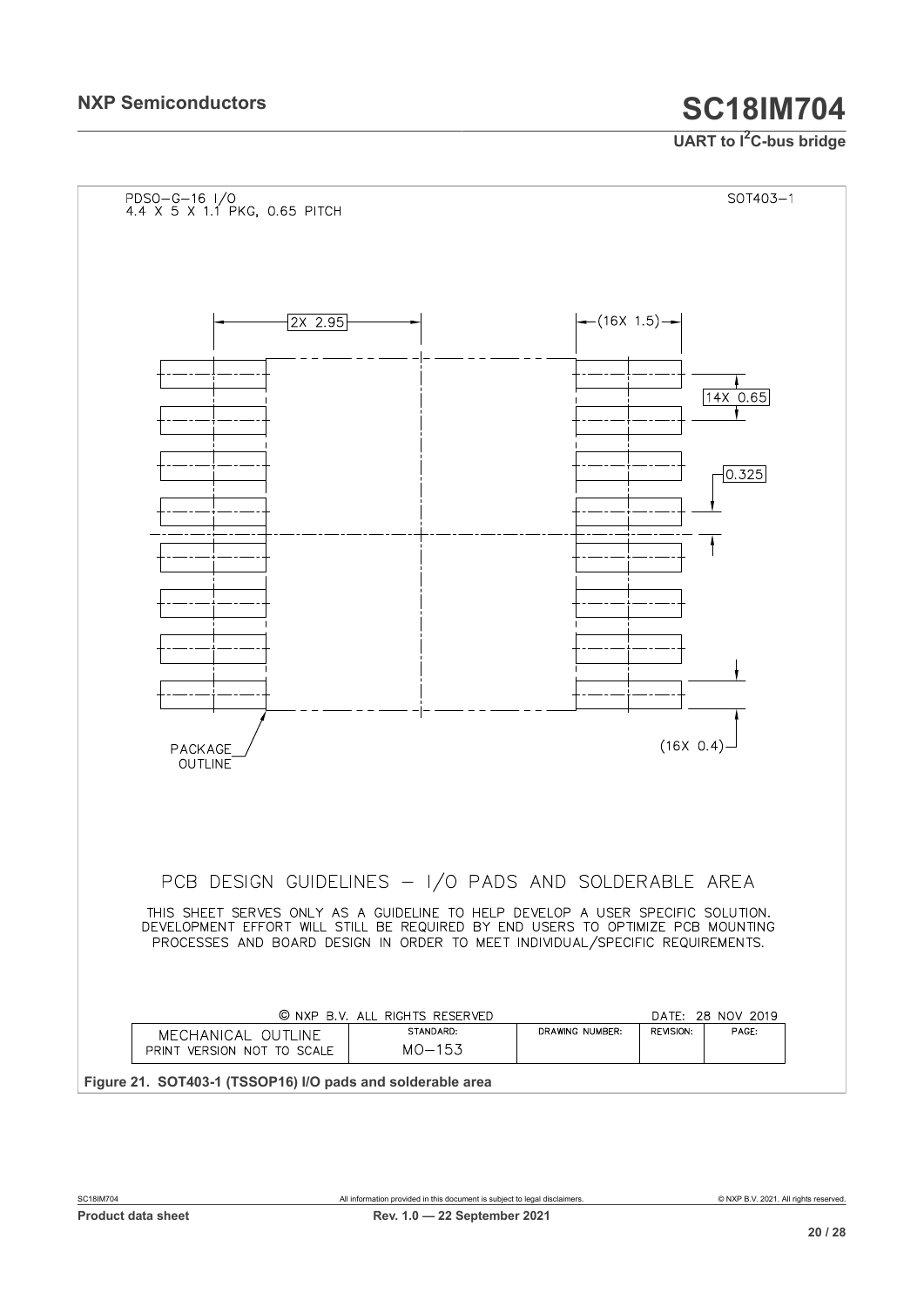<span id="page-20-0"></span>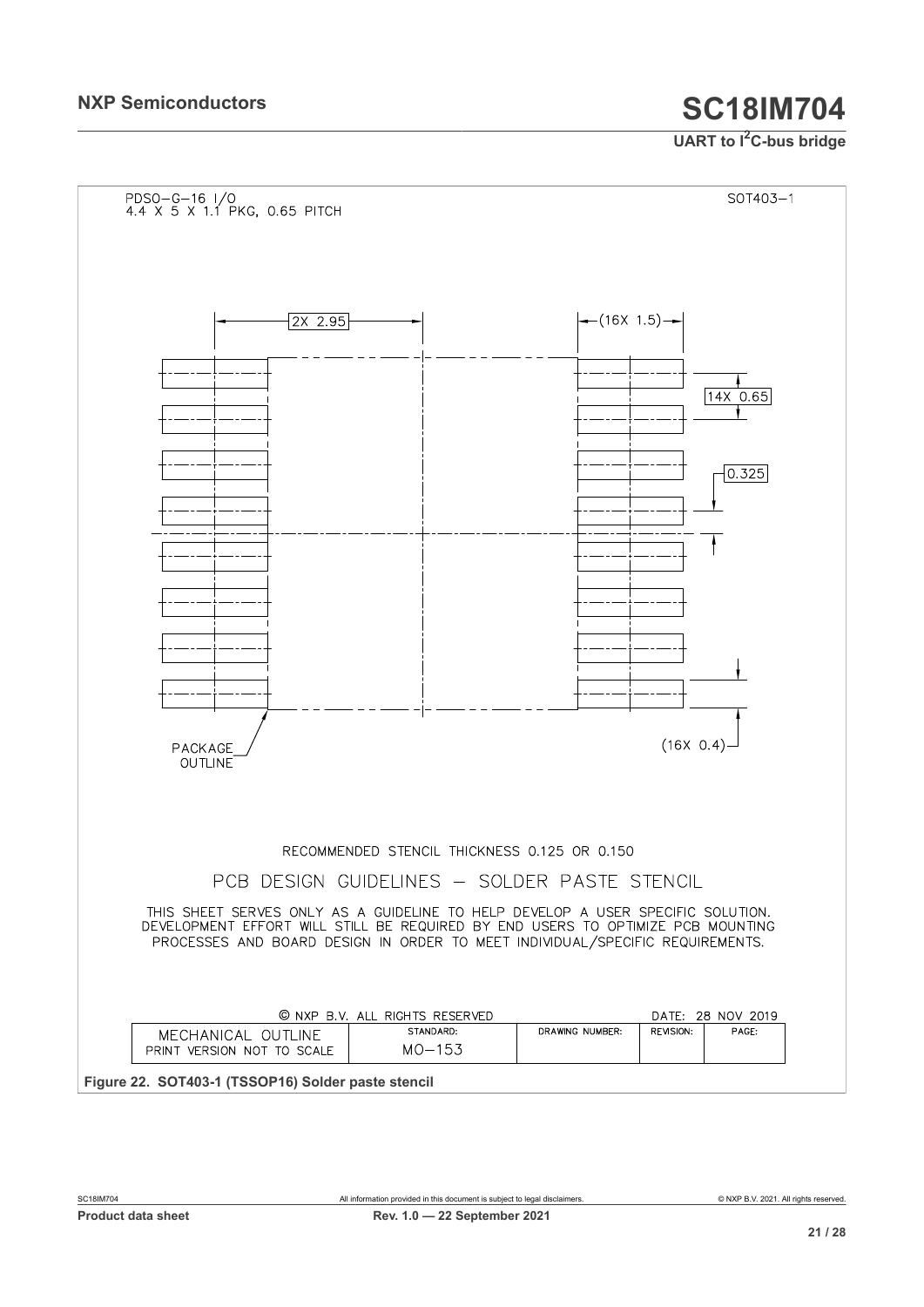# <span id="page-21-0"></span>**15 Soldering of SMD packages**

This text provides a very brief insight into a complex technology. A more in-depth account of soldering ICs can be found in Application Note *AN10365 "Surface mount reflow soldering description"*.

### **15.1 Introduction to soldering**

Soldering is one of the most common methods through which packages are attached to Printed Circuit Boards (PCBs), to form electrical circuits. The soldered joint provides both the mechanical and the electrical connection. There is no single soldering method that is ideal for all IC packages. Wave soldering is often preferred when through-hole and Surface Mount Devices (SMDs) are mixed on one printed wiring board; however, it is not suitable for fine pitch SMDs. Reflow soldering is ideal for the small pitches and high densities that come with increased miniaturization.

### **15.2 Wave and reflow soldering**

Wave soldering is a joining technology in which the joints are made by solder coming from a standing wave of liquid solder. The wave soldering process is suitable for the following:

- **•** Through-hole components
- **•** Leaded or leadless SMDs, which are glued to the surface of the printed circuit board

Not all SMDs can be wave soldered. Packages with solder balls, and some leadless packages which have solder lands underneath the body, cannot be wave soldered. Also, leaded SMDs with leads having a pitch smaller than ~0.6 mm cannot be wave soldered, due to an increased probability of bridging.

The reflow soldering process involves applying solder paste to a board, followed by component placement and exposure to a temperature profile. Leaded packages, packages with solder balls, and leadless packages are all reflow solderable.

Key characteristics in both wave and reflow soldering are:

- **•** Board specifications, including the board finish, solder masks and vias
- **•** Package footprints, including solder thieves and orientation
- **•** The moisture sensitivity level of the packages
- **•** Package placement
- **•** Inspection and repair
- **•** Lead-free soldering versus SnPb soldering

### **15.3 Wave soldering**

Key characteristics in wave soldering are:

- **•** Process issues, such as application of adhesive and flux, clinching of leads, board transport, the solder wave parameters, and the time during which components are exposed to the wave
- **•** Solder bath specifications, including temperature and impurities

### **15.4 Reflow soldering**

Key characteristics in reflow soldering are: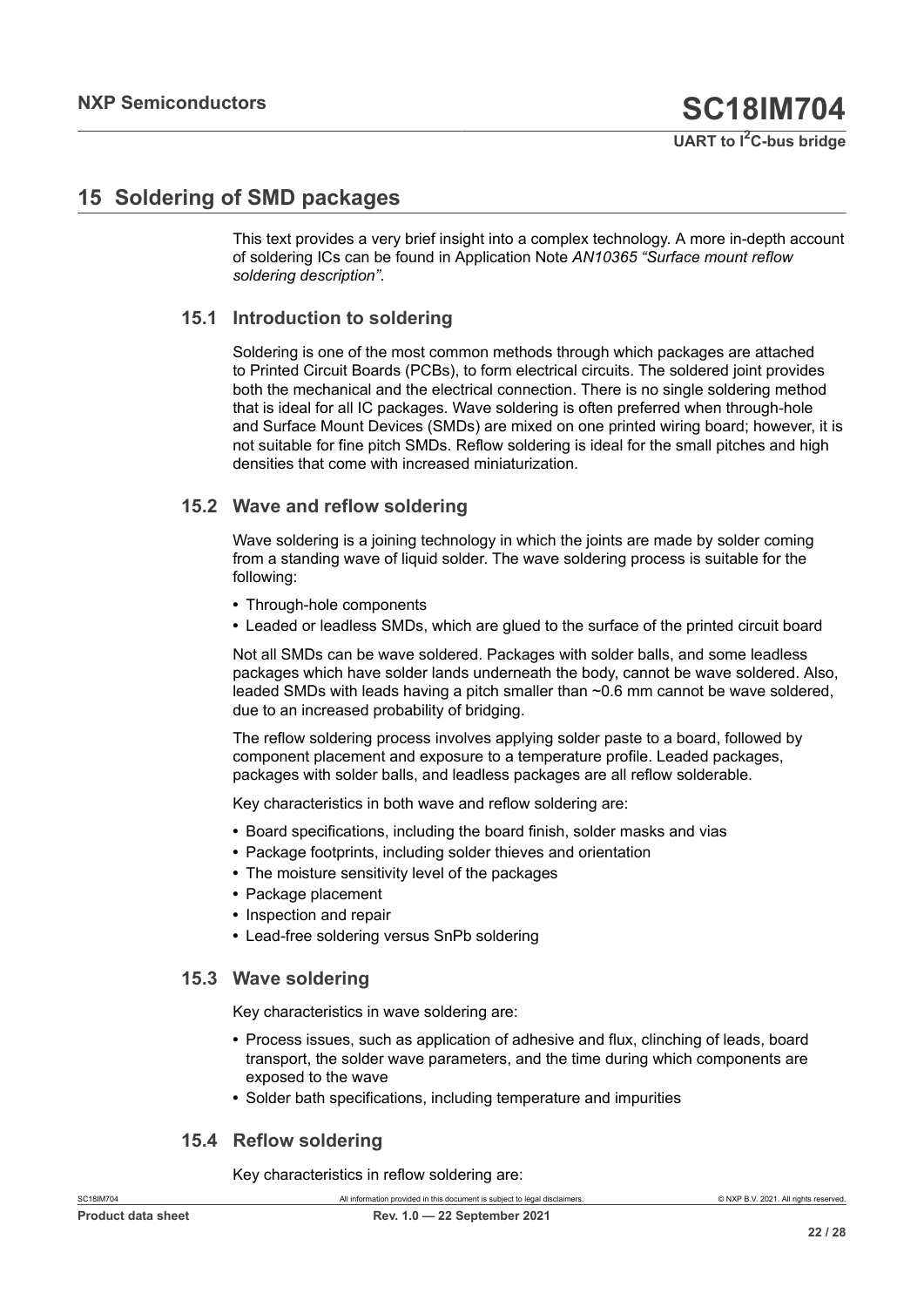- **•** Lead-free versus SnPb soldering; note that a lead-free reflow process usually leads to higher minimum peak temperatures (see [Figure 23](#page-23-0)) than a SnPb process, thus reducing the process window
- **•** Solder paste printing issues including smearing, release, and adjusting the process window for a mix of large and small components on one board
- **•** Reflow temperature profile; this profile includes preheat, reflow (in which the board is heated to the peak temperature) and cooling down. It is imperative that the peak temperature is high enough for the solder to make reliable solder joints (a solder paste characteristic). In addition, the peak temperature must be low enough that the packages and/or boards are not damaged. The peak temperature of the package depends on package thickness and volume and is classified in accordance with [Table](#page-22-0) 15 and [Table](#page-22-1) 16

#### <span id="page-22-0"></span>**Table 15. SnPb eutectic process (from J-STD-020D)**

| Package thickness (mm) | Package reflow temperature (°C) |            |  |  |
|------------------------|---------------------------------|------------|--|--|
|                        | Volume (mm <sup>3</sup> )       |            |  |  |
|                        | < 350                           | $\geq 350$ |  |  |
| < 2.5                  | 235                             | 220        |  |  |
| $\geq 2.5$             | 220                             | 220        |  |  |

#### <span id="page-22-1"></span>**Table 16. Lead-free process (from J-STD-020D)**

| Package thickness (mm) | Package reflow temperature (°C) |             |        |  |  |
|------------------------|---------------------------------|-------------|--------|--|--|
|                        | Volume (mm <sup>3</sup> )       |             |        |  |  |
|                        | < 350                           | 350 to 2000 | > 2000 |  |  |
| < 1.6                  | 260                             | 260         | 260    |  |  |
| 1.6 to $2.5$           | 260                             | 250         | 245    |  |  |
| > 2.5                  | 250                             | 245         | 245    |  |  |

Moisture sensitivity precautions, as indicated on the packing, must be respected at all times.

Studies have shown that small packages reach higher temperatures during reflow soldering, see [Figure 23](#page-23-0).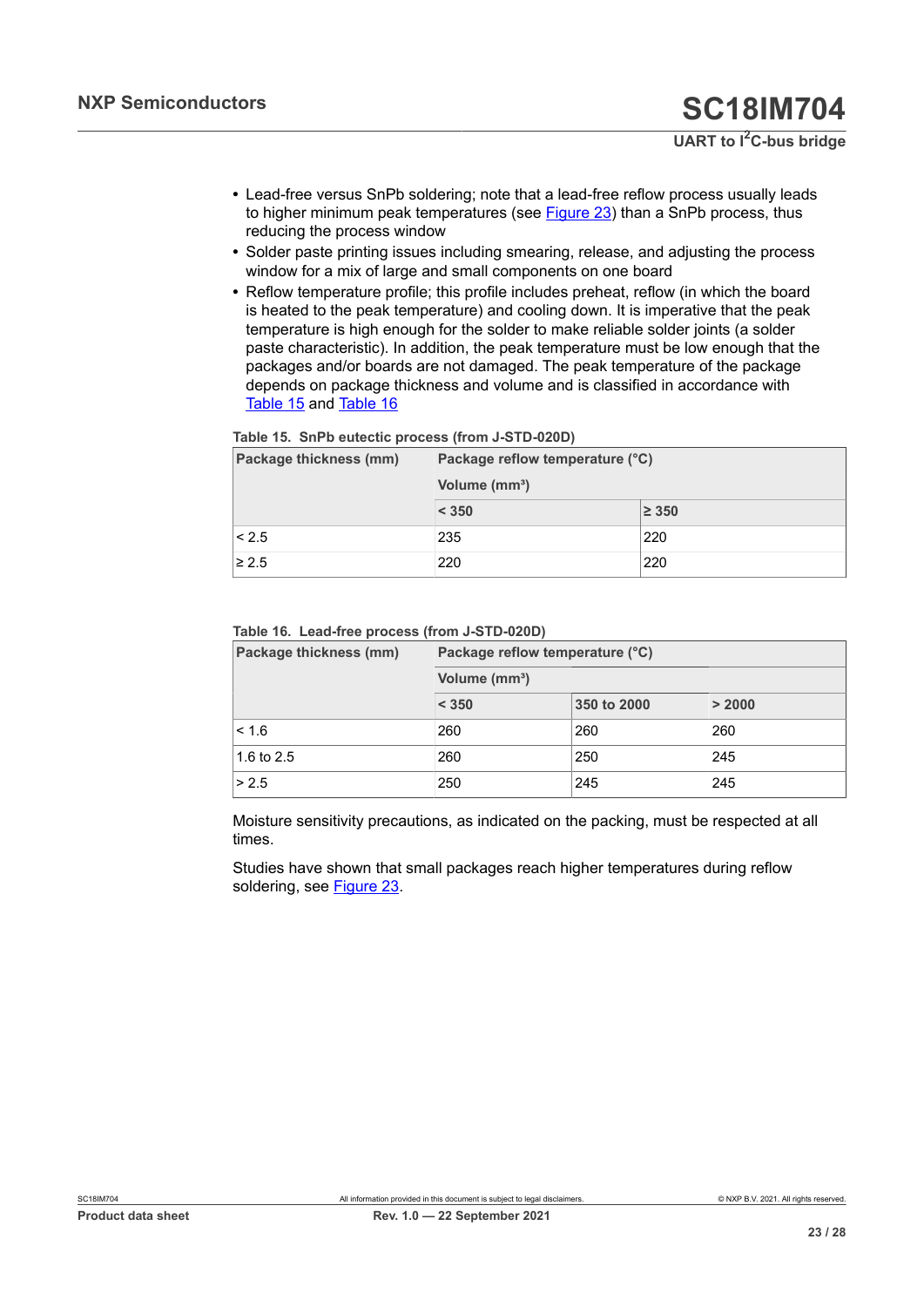# **UART to I2C-bus bridge**

<span id="page-23-0"></span>

For further information on temperature profiles, refer to Application Note *AN10365 "Surface mount reflow soldering description"*.

# <span id="page-23-3"></span>**16 Abbreviations**

<span id="page-23-1"></span>

| <b>Table 17. Abbreviations</b> |                                                    |  |
|--------------------------------|----------------------------------------------------|--|
| Acronym                        | <b>Description</b>                                 |  |
| ASCII                          | American Standard Code for Information Interchange |  |
| <b>FIFO</b>                    | First In, First Out                                |  |
| <b>GPIO</b>                    | General Purpose Input/Output                       |  |
| $I^2C$ -bus                    | Inter Integrated Circuit bus                       |  |
| <b>RX FIFO</b>                 | Receive FIFO                                       |  |
| <b>TX FIFO</b>                 | <b>Transmit FIFO</b>                               |  |
| <b>UART</b>                    | Universal Asynchronous Receiver/Transmitter        |  |

## <span id="page-23-4"></span>**17 Revision history**

#### <span id="page-23-2"></span>**Table 18. Revision history**

| Document ID     | Release date | Data sheet status    | <b>Change notice</b> | <b>Supersedes</b> |
|-----------------|--------------|----------------------|----------------------|-------------------|
| SC18IM704 v.1.0 | 20210922     | l Product data sheet |                      |                   |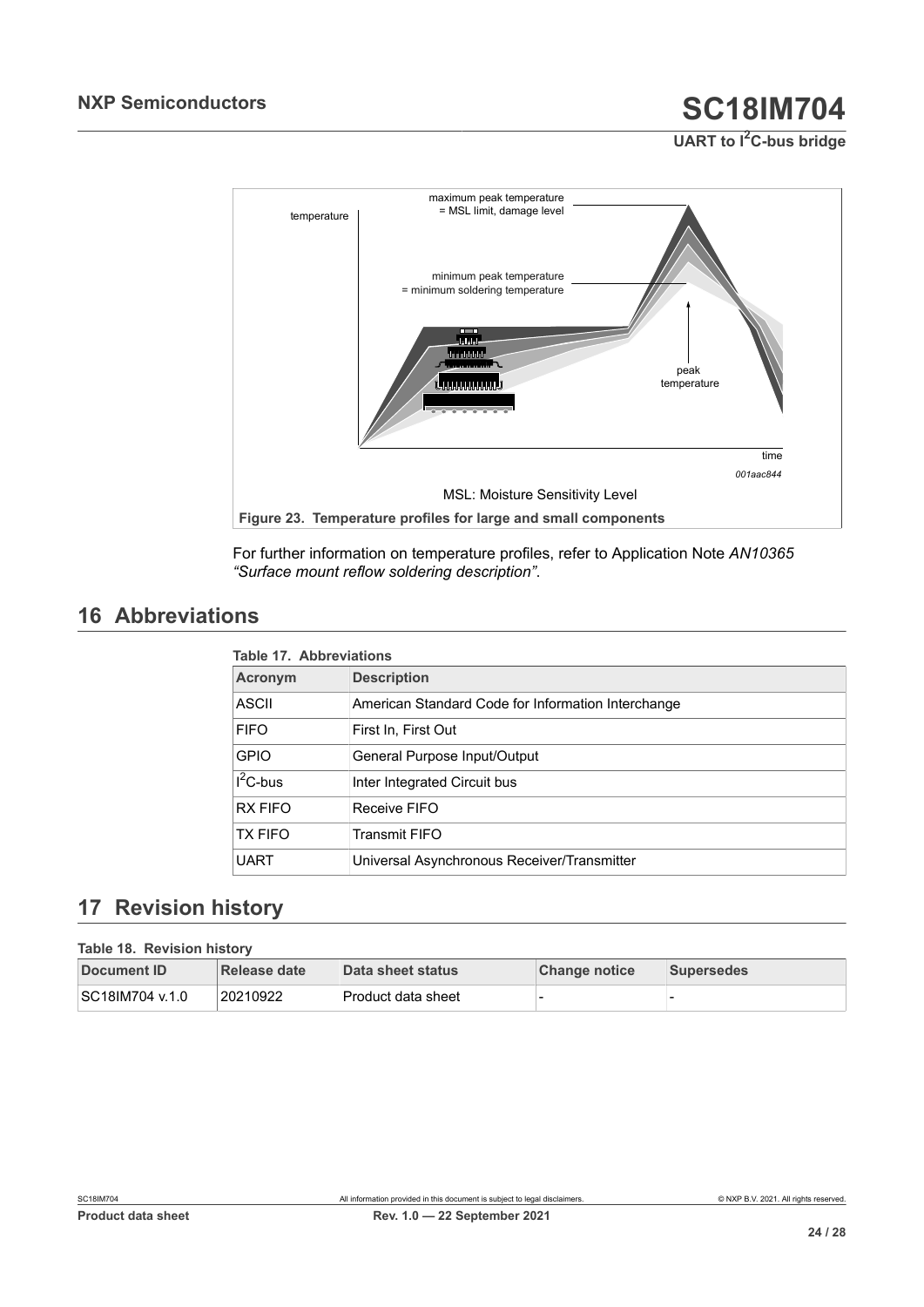# <span id="page-24-0"></span>**18 Legal information**

### **18.1 Data sheet status**

| Document status <sup>[1][2]</sup> | Product status <sup>[3]</sup> | <b>Definition</b>                                                                        |
|-----------------------------------|-------------------------------|------------------------------------------------------------------------------------------|
| Objective [short] data sheet      | Development                   | This document contains data from the objective specification for product<br>development. |
| Preliminary [short] data sheet    | Qualification                 | This document contains data from the preliminary specification.                          |
| Product [short] data sheet        | Production                    | This document contains the product specification.                                        |

[1] Please consult the most recently issued document before initiating or completing a design.<br>[2] The term 'short data sheet' is explained in section "Definitions".

t :<br>[2] The term 'short data sheet' is explained in section "Definitions".<br>[3] The product status of device(s) described in this document may

The product status of device(s) described in this document may have changed since this document was published and may differ in case of multiple devices. The latest product status information is available on the Internet at URL http://www.nxp.com.

### **18.2 Definitions**

**Draft** — A draft status on a document indicates that the content is still under internal review and subject to formal approval, which may result in modifications or additions. NXP Semiconductors does not give any representations or warranties as to the accuracy or completeness of information included in a draft version of a document and shall have no liability for the consequences of use of such information.

**Short data sheet** — A short data sheet is an extract from a full data sheet with the same product type number(s) and title. A short data sheet is intended for quick reference only and should not be relied upon to contain detailed and full information. For detailed and full information see the relevant full data sheet, which is available on request via the local NXP Semiconductors sales office. In case of any inconsistency or conflict with the short data sheet, the full data sheet shall prevail.

**Product specification** — The information and data provided in a Product data sheet shall define the specification of the product as agreed between NXP Semiconductors and its customer, unless NXP Semiconductors and customer have explicitly agreed otherwise in writing. In no event however, shall an agreement be valid in which the NXP Semiconductors product is deemed to offer functions and qualities beyond those described in the Product data sheet.

### **18.3 Disclaimers**

**Limited warranty and liability** — Information in this document is believed to be accurate and reliable. However, NXP Semiconductors does not give any representations or warranties, expressed or implied, as to the accuracy or completeness of such information and shall have no liability for the consequences of use of such information. NXP Semiconductors takes no responsibility for the content in this document if provided by an information source outside of NXP Semiconductors. In no event shall NXP Semiconductors be liable for any indirect, incidental, punitive, special or consequential damages (including - without limitation - lost profits, lost savings, business interruption, costs related to the removal or replacement of any products or rework charges) whether or not such damages are based on tort (including negligence), warranty, breach of contract or any other legal theory. Notwithstanding any damages that customer might incur for any reason whatsoever, NXP Semiconductors' aggregate and cumulative liability towards customer for the products described herein shall be limited in accordance with the Terms and conditions of commercial sale of NXP **Semiconductors** 

**Right to make changes** — NXP Semiconductors reserves the right to make changes to information published in this document, including without limitation specifications and product descriptions, at any time and without

notice. This document supersedes and replaces all information supplied prior to the publication hereof.

**Suitability for use** — NXP Semiconductors products are not designed, authorized or warranted to be suitable for use in life support, life-critical or safety-critical systems or equipment, nor in applications where failure or malfunction of an NXP Semiconductors product can reasonably be expected to result in personal injury, death or severe property or environmental damage. NXP Semiconductors and its suppliers accept no liability for inclusion and/or use of NXP Semiconductors products in such equipment or applications and therefore such inclusion and/or use is at the customer's own risk.

**Applications** — Applications that are described herein for any of these products are for illustrative purposes only. NXP Semiconductors makes no representation or warranty that such applications will be suitable for the specified use without further testing or modification. Customers are responsible for the design and operation of their applications and products using NXP Semiconductors products, and NXP Semiconductors accepts no liability for any assistance with applications or customer product design. It is customer's sole responsibility to determine whether the NXP Semiconductors product is suitable and fit for the customer's applications and products planned, as well as for the planned application and use of customer's third party customer(s). Customers should provide appropriate design and operating safeguards to minimize the risks associated with their applications and products. NXP Semiconductors does not accept any liability related to any default, damage, costs or problem which is based on any weakness or default in the customer's applications or products, or the application or use by customer's third party customer(s). Customer is responsible for doing all necessary testing for the customer's applications and products using NXP Semiconductors products in order to avoid a default of the applications and the products or of the application or use by customer's third party customer(s). NXP does not accept any liability in this respect.

**Limiting values** — Stress above one or more limiting values (as defined in the Absolute Maximum Ratings System of IEC 60134) will cause permanent damage to the device. Limiting values are stress ratings only and (proper) operation of the device at these or any other conditions above those given in the Recommended operating conditions section (if present) or the Characteristics sections of this document is not warranted. Constant or repeated exposure to limiting values will permanently and irreversibly affect the quality and reliability of the device.

**Terms and conditions of commercial sale** — NXP Semiconductors products are sold subject to the general terms and conditions of commercial sale, as published at http://www.nxp.com/profile/terms, unless otherwise agreed in a valid written individual agreement. In case an individual agreement is concluded only the terms and conditions of the respective agreement shall apply. NXP Semiconductors hereby expressly objects to applying the customer's general terms and conditions with regard to the purchase of NXP Semiconductors products by customer.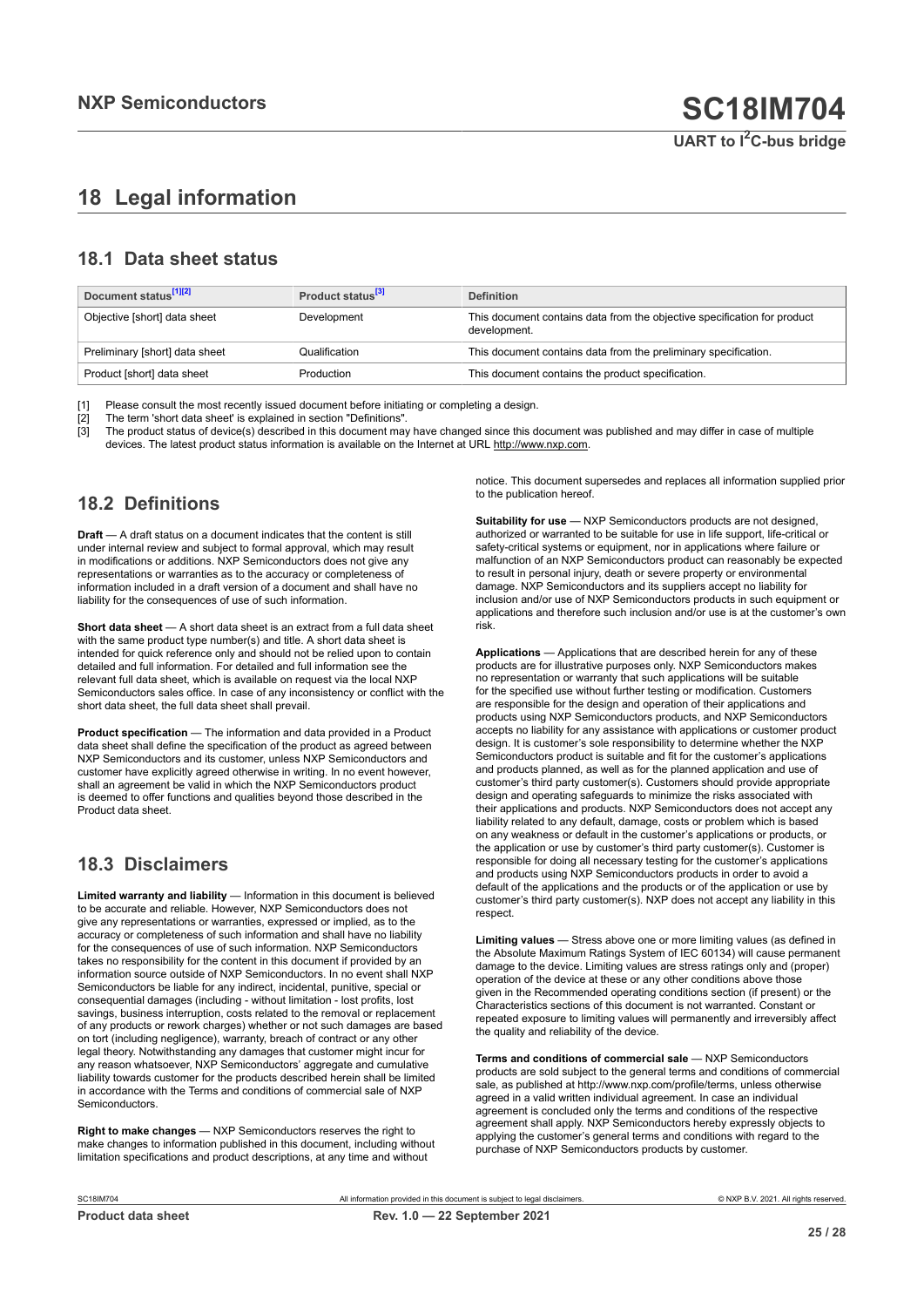### **UART to I2C-bus bridge**

**No offer to sell or license** — Nothing in this document may be interpreted or construed as an offer to sell products that is open for acceptance or the grant, conveyance or implication of any license under any copyrights, patents or other industrial or intellectual property rights.

**Quick reference data** — The Quick reference data is an extract of the product data given in the Limiting values and Characteristics sections of this document, and as such is not complete, exhaustive or legally binding.

**Export control** — This document as well as the item(s) described herein may be subject to export control regulations. Export might require a prior authorization from competent authorities.

**Non-automotive qualified products** — Unless this data sheet expressly states that this specific NXP Semiconductors product is automotive qualified, the product is not suitable for automotive use. It is neither qualified nor tested in accordance with automotive testing or application requirements. NXP Semiconductors accepts no liability for inclusion and/or use of nonautomotive qualified products in automotive equipment or applications. In the event that customer uses the product for design-in and use in automotive applications to automotive specifications and standards, customer (a) shall use the product without NXP Semiconductors' warranty of the product for

such automotive applications, use and specifications, and (b) whenever customer uses the product for automotive applications beyond NXP Semiconductors' specifications such use shall be solely at customer's own risk, and (c) customer fully indemnifies NXP Semiconductors for any liability, damages or failed product claims resulting from customer design and use of the product for automotive applications beyond NXP Semiconductors' standard warranty and NXP Semiconductors' product specifications.

**Translations** — A non-English (translated) version of a document is for reference only. The English version shall prevail in case of any discrepancy between the translated and English versions.

### **18.4 Trademarks**

Notice: All referenced brands, product names, service names and trademarks are the property of their respective owners.

**I <sup>2</sup>C-bus** — logo is a trademark of NXP B.V.

**NXP** — wordmark and logo are trademarks of NXP B.V.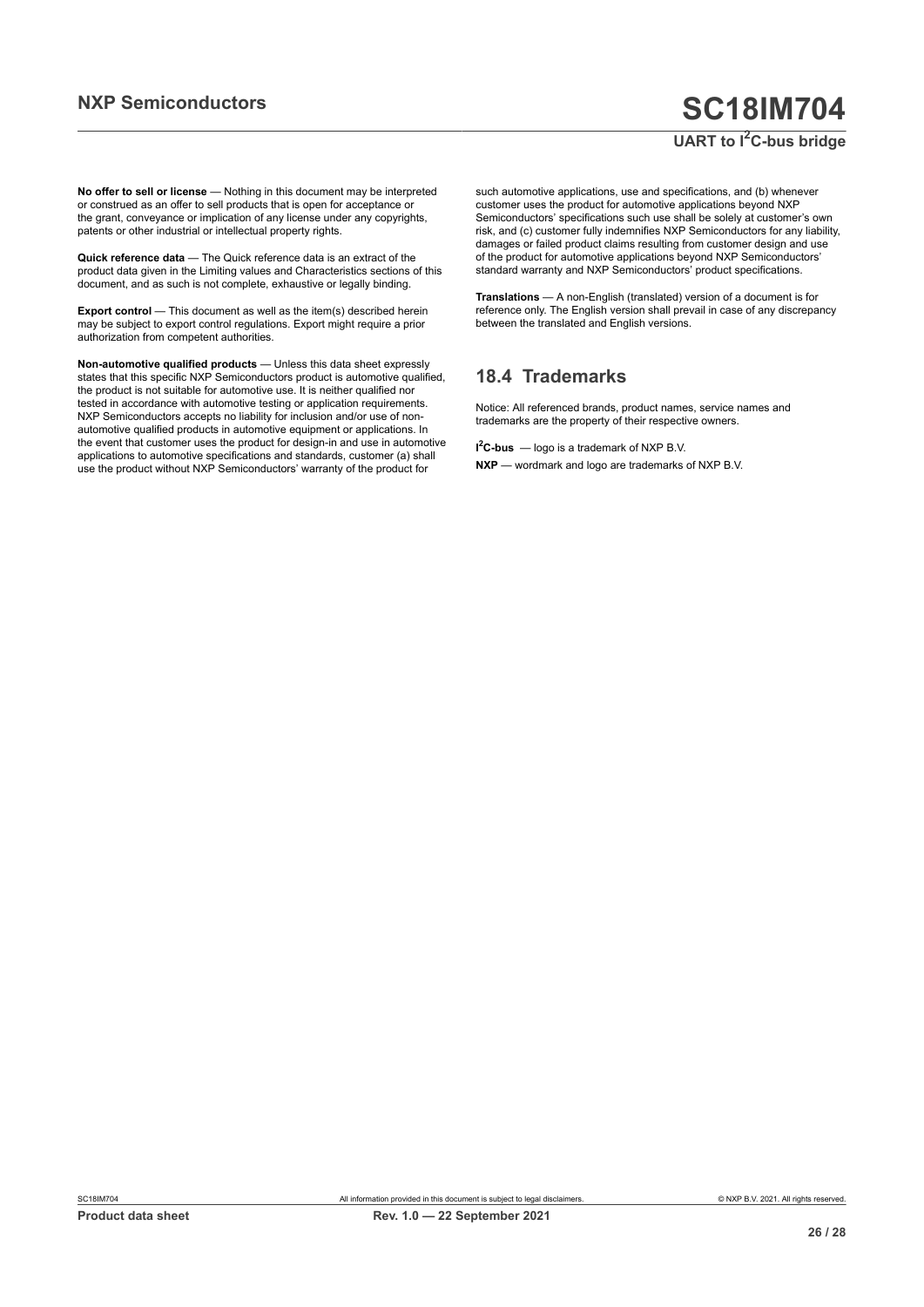**UART to I2C-bus bridge**

# **Tables**

| Tab. $1$ .<br>Tab. $21$<br>Tab. 3. |                                              |
|------------------------------------|----------------------------------------------|
| Tab. 4.                            | ASCII commands supported by                  |
|                                    |                                              |
| Tab. 5.                            |                                              |
| Tab. 6.                            |                                              |
| Tab. $71$                          | IOState - Programmable I/O pins state        |
|                                    | register (address 0x04h) bit description  11 |
| Tab. 8.                            |                                              |
|                                    |                                              |

# **Figures**

| Fig. 1.  |                                    |  |
|----------|------------------------------------|--|
| Fig. 2.  | Pin configuration for TSSOP16 3    |  |
| Fig. 3.  | Write N bytes to target device 4   |  |
| Fig. 4.  |                                    |  |
| Fig. 5.  | Write to 18IM internal register 5  |  |
| Fig. 6.  | Read from 18IM internal register 5 |  |
| Fig. 7.  |                                    |  |
| Fig. 8.  |                                    |  |
| Fig. 9.  | Repeated START: read after write 6 |  |
| Fig. 10. |                                    |  |
| Fig. 11. |                                    |  |
| Fig. 12. |                                    |  |
| Fig. 13. |                                    |  |
| Fig. 14. |                                    |  |

| Tab. 9.  | I2CTO - I2C-bus time-out register (address  |  |
|----------|---------------------------------------------|--|
|          |                                             |  |
| Tab. 10. |                                             |  |
| Tab. 11. |                                             |  |
| Tab. 12. |                                             |  |
| Tab. 13. |                                             |  |
| Tab. 14. |                                             |  |
| Tab. 15. | SnPb eutectic process (from J-STD-020D)  23 |  |
| Tab. 16. | Lead-free process (from J-STD-020D) 23      |  |
| Tab. 17. |                                             |  |
| Tab. 18. |                                             |  |

| Fig. 15. | Open-drain output configuration 11          |  |
|----------|---------------------------------------------|--|
| Fig. 16. |                                             |  |
| Fig. 17. |                                             |  |
| Fig. 18. | Package outline SOT403-1 (TSSOP16)  17      |  |
| Fig. 19. | SOT403-1 (TSSOP16) footprint information    |  |
|          |                                             |  |
| Fig. 20. | SOT403-1 (TSSOP16) solder mask              |  |
|          |                                             |  |
| Fig. 21. | SOT403-1 (TSSOP16) I/O pads and             |  |
|          |                                             |  |
| Fig. 22. | SOT403-1 (TSSOP16) Solder paste stencil  21 |  |
| Fig. 23. | Temperature profiles for large and small    |  |
|          |                                             |  |
|          |                                             |  |